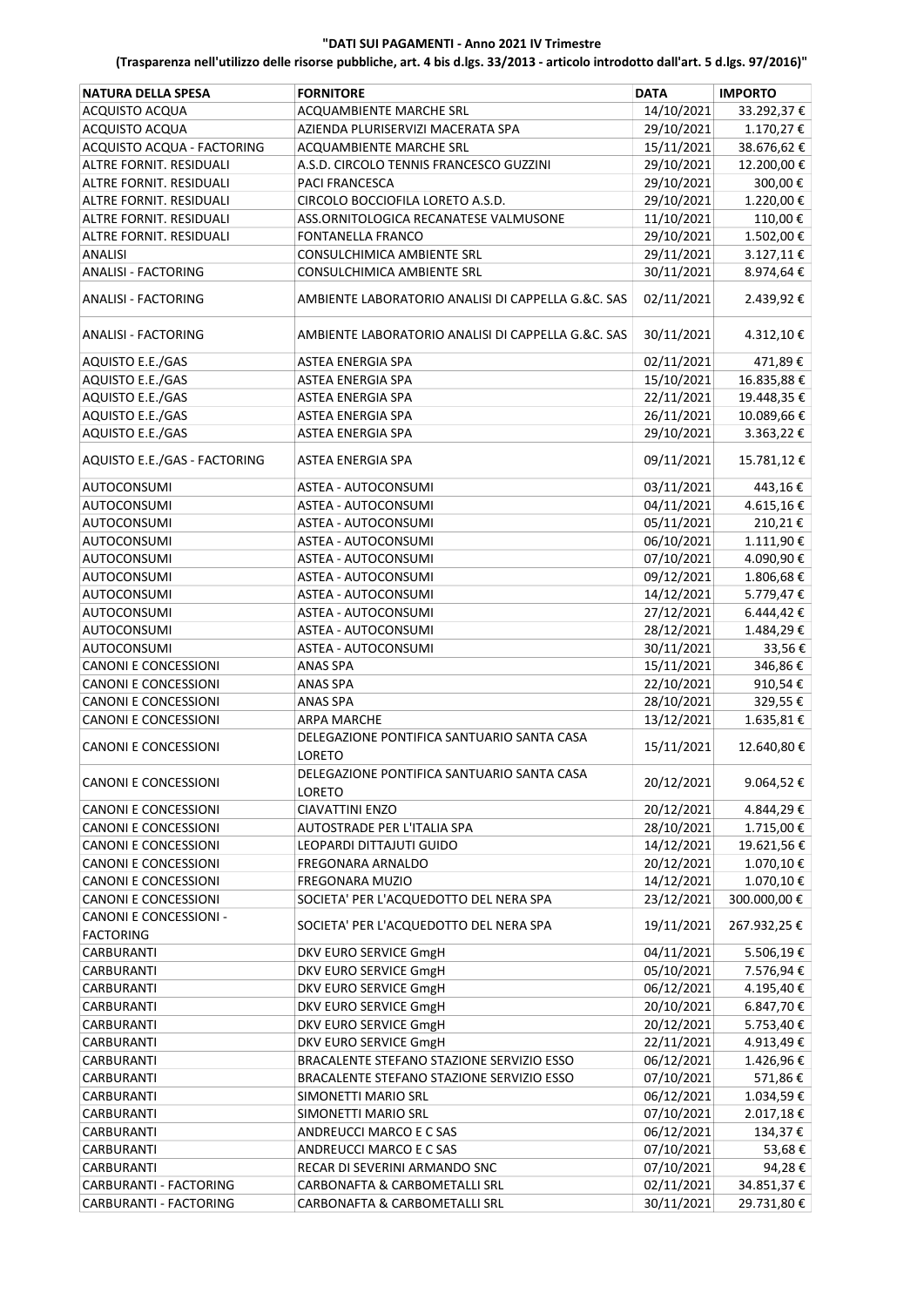| <b>NATURA DELLA SPESA</b>       | <b>FORNITORE</b>                         | <b>DATA</b> | <b>IMPORTO</b> |
|---------------------------------|------------------------------------------|-------------|----------------|
| <b>INVESTIMENTI</b>             | <b>ECOMONT SRL</b>                       | 29/10/2021  | 1.660,00€      |
| <b>INVESTIMENTI</b>             | <b>LASER UFFICIO SRL</b>                 | 29/10/2021  | 6.480,00€      |
| <b>INVESTIMENTI</b>             | <b>MAC SRL</b>                           | 29/10/2021  | 951,00€        |
| <b>INVESTIMENTI</b>             | PICCININI SRL                            | 29/10/2021  | 2.520,00€      |
| <b>INVESTIMENTI</b>             | PEPA TRASPORTI SRL                       | 29/10/2021  | 960,00€        |
| INVESTIMENTI                    | <b>PSP SRL</b>                           | 29/10/2021  | 3.906,87€      |
| <b>INVESTIMENTI</b>             | <b>MOVITEC SRL</b>                       | 06/12/2021  | 3.630,40€      |
| <b>INVESTIMENTI</b>             | <b>GMA CONTROLS SRL</b>                  | 19/11/2021  | 53.700,00 €    |
| <b>INVESTIMENTI</b>             | CARPENTERIA METALLICA SRL UNIPERSONALE   | 29/10/2021  | 1.800,00€      |
| <b>INVESTIMENTI</b>             | PANGEA SOCIETA' COOPERATIVA              | 29/10/2021  | 2.590,00€      |
| <b>INVESTIMENTI</b>             | <b>CARDONI DIEGO</b>                     | 04/11/2021  | 6.396,00€      |
| <b>INVESTIMENTI</b>             | <b>FORME SRL</b>                         | 14/10/2021  | 17.825,00€     |
| <b>INVESTIMENTI</b>             | <b>MARCHE ASFALTI SRL</b>                | 07/10/2021  | 53.910,50€     |
| <b>INVESTIMENTI</b>             | SER.ECO. DEPURAZIONE ACQUE S.R.L.        | 12/10/2021  | $6.000,00 \in$ |
| <b>INVESTIMENTI</b>             | <b>SCHIAVONI ANDREA</b>                  | 04/11/2021  | 4.277,26€      |
| <b>INVESTIMENTI</b>             | <b>ANTONELLI MICHELE</b>                 | 11/11/2021  | 2.030,72€      |
| <b>INVESTIMENTI</b>             | TAGLIO MURI VIOLONI SRLS                 | 29/10/2021  | 5.850,00€      |
| <b>INVESTIMENTI</b>             | CO.DAL.FA. SRL                           | 29/11/2021  | 5.830,00€      |
| <b>INVESTIMENTI</b>             | NEWALL SR.L.                             | 18/10/2021  | 10.000,00€     |
| <b>INVESTIMENTI</b>             | L.F. Falegnameria di Fabrizio Lardini    | 14/10/2021  | 5.000,00€      |
| INVESTIMENTI - FACTORING        | <b>KSB ITALIA SPA</b>                    | 02/11/2021  | 35.000,00€     |
| INVESTIMENTI - FACTORING        | <b>SAVI ENRICO</b>                       | 30/11/2021  | 33.194,97€     |
| INVESTIMENTI - FACTORING        | PIERALISI MAIP SPA                       | 02/11/2021  | 92.140,00€     |
| INVESTIMENTI - FACTORING        | SALVUCCI CLAUDIO                         | 02/11/2021  | 5.463,93€      |
| INVESTIMENTI - FACTORING        | S.I.T. S.c.p.A.                          | 02/11/2021  | 23.424,48€     |
| INVESTIMENTI - FACTORING        | <b>CASTALDO COSTRUZIONI SRL</b>          | 30/11/2021  | 170.949,58€    |
| INVESTIMENTI - FACTORING        | CO.STR.E.M. DI MESCHINI GEOM. MICHELE    | 30/11/2021  | 61.165,33 €    |
| <b>INVESTIMENTI - FACTORING</b> | Ga.Riv S.R.L.                            | 30/11/2021  | 195.515,74€    |
| <b>INVESTIMENTI - FACTORING</b> | <b>SDF VERNICIATURE srl</b>              | 02/11/2021  | 33.700,00€     |
| INVESTIMENTI - FACTORING        | CO.DAL.FA. SRL                           | 03/12/2021  | 16.800,00€     |
| INVESTIMENTI - FACTORING        | PATOM Srl Unipersonale                   | 03/12/2021  | 8.580,00€      |
| <b>COSTI DEPURAZIONE</b>        | CENTRO MARCHE ACQUE SRL                  | 09/11/2021  | 107.956,53€    |
| <b>COSTI DEPURAZIONE</b>        | CENTRO MARCHE ACQUE SRL                  | 11/10/2021  | 100.000,00€    |
| <b>COSTI DEPURAZIONE</b>        | CENTRO MARCHE ACQUE SRL                  | 15/12/2021  | 73.000,00€     |
| <b>COSTI DEPURAZIONE</b>        | <b>CENTRO MARCHE ACQUE SRL</b>           | 28/12/2021  | 185.369,34€    |
| COSTI DEPURAZIONE - FACTORING   | ACQUAMBIENTE MARCHE SRL                  | 05/11/2021  | 91.554,28€     |
| COSTI E.E./GAS                  | ASTEA ENERGIA SPA                        | 05/10/2021  | 1.409,62€      |
| COSTI E.E./GAS                  | ASTEA ENERGIA SPA                        | 22/10/2021  | 20.856,21€     |
| COSTI E.E./GAS - FACTORING      | ASTEA ENERGIA SPA                        | 22/10/2021  | 283.110,22€    |
| COSTI E.E./GAS - FACTORING      | <b>ASTEA ENERGIA SPA</b>                 | 22/11/2021  | 294.751,86€    |
| <b>COSTI IGIENE URBANA</b>      | ANCONAMBIENTE SPA                        | 29/10/2021  | 2.381,40€      |
| <b>COSTI IGIENE URBANA</b>      | ANCONAMBIENTE SPA                        | 29/11/2021  | 1.723,50€      |
| <b>COSTI IGIENE URBANA</b>      | CARBONAFTA & CARBOMETALLI SRL            | 29/10/2021  | 1.612,93€      |
| <b>COSTI IGIENE URBANA</b>      | CARBONAFTA & CARBOMETALLI SRL            | 29/11/2021  | 1.850,86€      |
| COSTI IGIENE URBANA             | ERREBI GRAFICHE RIPESI SRL               | 29/11/2021  | 441,00 €       |
| COSTI IGIENE URBANA             | <b>MST SRL</b>                           | 29/10/2021  | 61,75€         |
| <b>COSTI IGIENE URBANA</b>      | <b>MST SRL</b>                           | 29/11/2021  | 53,30€         |
| <b>COSTI IGIENE URBANA</b>      | SEA SERVIZI ECOLOGICI AMBIENTALI SRL     | 29/11/2021  | 138,60€        |
| <b>COSTI IGIENE URBANA</b>      | <b>BRUTTI SRL</b>                        | 29/11/2021  | 486,80€        |
| <b>COSTI IGIENE URBANA</b>      | TRASPORTI ECOLOGICI CIRIONI ARDUINO SRL  | 29/11/2021  | 4.297,68€      |
| <b>COSTI IGIENE URBANA</b>      | COREPLA                                  | 06/12/2021  | 10.429,70€     |
| <b>COSTI IGIENE URBANA</b>      | COREPLA                                  | 08/10/2021  | 2.574,22€      |
| <b>COSTI IGIENE URBANA</b>      | COREPLA                                  | 30/12/2021  | 4.533,23€      |
| <b>COSTI IGIENE URBANA</b>      | <b>ECOSTAR SRL</b>                       | 29/11/2021  | 6.000,00 €     |
| <b>COSTI IGIENE URBANA</b>      | ECO.TRA.FIL. DI BALDI FT. & C. SNC       | 11/10/2021  | 1.014,25 €     |
| <b>COSTI IGIENE URBANA</b>      | ECO.TRA.FIL. DI BALDI FT. & C. SNC       | 18/11/2021  | 427,00€        |
| <b>COSTI IGIENE URBANA</b>      | ECO.TRA.FIL. DI BALDI FT. & C. SNC       | 21/12/2021  | 367,20€        |
| <b>COSTI IGIENE URBANA</b>      | LEONE SERVICE SAS DI GHERGO ALBERTO & C. | 29/11/2021  | 65,25€         |
| <b>COSTI IGIENE URBANA</b>      | CE.DI. MARCHE SOCIETA' COOPERATIVA       | 08/10/2021  | 1.478,80 €     |
| <b>COSTI IGIENE URBANA</b>      | CE.DI. MARCHE SOCIETA' COOPERATIVA       | 12/11/2021  | 581,40€        |
| <b>COSTI IGIENE URBANA</b>      | CENTRO MARCHE ACQUE SRL                  | 29/10/2021  | 429,68€        |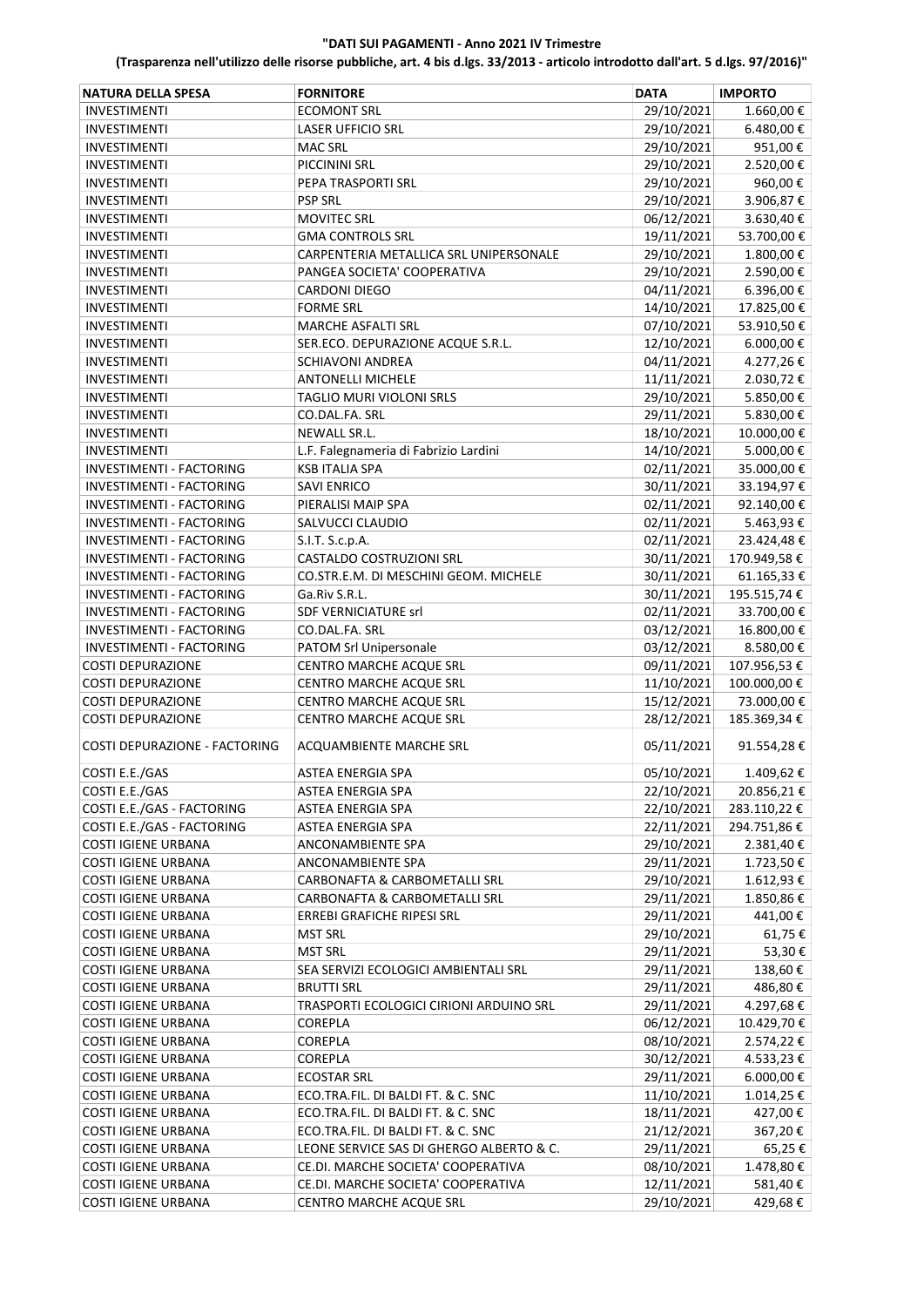| <b>NATURA DELLA SPESA</b>                                      | <b>FORNITORE</b>                                         | <b>DATA</b> | <b>IMPORTO</b> |
|----------------------------------------------------------------|----------------------------------------------------------|-------------|----------------|
| COSTI IGIENE URBANA                                            | CENTRO MARCHE ACQUE SRL                                  | 29/11/2021  | 447,49€        |
| <b>COSTI IGIENE URBANA</b>                                     | <b>ECOLOGICA MARCHE SRL</b>                              | 29/10/2021  | 444,30€        |
| <b>COSTI IGIENE URBANA</b>                                     | <b>ECOLOGICA MARCHE SRL</b>                              | 29/11/2021  | 97,50€         |
| <b>COSTI IGIENE URBANA</b>                                     | IMPRESA SANGALLI GIANCARLO & C. SRL                      | 29/10/2021  | 6.994,00€      |
| <b>COSTI IGIENE URBANA</b>                                     | MI.VER. SRL                                              | 29/10/2021  | 367,65€        |
| <b>COSTI IGIENE URBANA</b>                                     | MI.VER. SRL                                              | 29/11/2021  | 338,40€        |
| <b>COSTI IGIENE URBANA</b>                                     | <b>GIANO SRL</b>                                         | 03/11/2021  | 205,95€        |
| <b>COSTI IGIENE URBANA</b>                                     | <b>GIANO SRL</b>                                         | 07/12/2021  | 104,85€        |
| <b>COSTI IGIENE URBANA</b>                                     | <b>ERMES SRL</b>                                         | 02/11/2021  | 83,55€         |
| <b>COSTI IGIENE URBANA</b>                                     | <b>ERMES SRL</b>                                         | 02/12/2021  | 141,45€        |
| <b>COSTI IGIENE URBANA</b>                                     | RIECO SPA                                                | 25/10/2021  | 457,50€        |
| <b>COSTI IGIENE URBANA</b>                                     | RIECO SPA                                                | 29/10/2021  | 2.354,50€      |
| <b>COSTI IGIENE URBANA</b>                                     | <b>RIECO SPA</b>                                         | 29/12/2021  | 1.396,90€      |
| COSTI IGIENE URBANA                                            | RIECO SPA                                                | 30/11/2021  | 3.499,00€      |
| <b>COSTI IGIENE URBANA</b>                                     | RIECO SPA                                                | 30/12/2021  | 911,10€        |
| <b>COSTI IGIENE URBANA</b>                                     | <b>AGRITERMO SPA</b>                                     | 10/12/2021  | 5.902,27€      |
| <b>COSTI IGIENE URBANA</b>                                     | OASI DEGLI ANIMALI SNC DI PESARESI A. & MONTEFUSCO<br>R. | 29/11/2021  | 48,05€         |
| <b>COSTI IGIENE URBANA</b>                                     | BREGA EUGENIO & C. S.R.L.                                | 29/11/2021  | 150,00€        |
| <b>COSTI IGIENE URBANA</b>                                     | <b>FRANCIONI LUCIANO</b>                                 | 29/10/2021  | 612,50€        |
| <b>COSTI IGIENE URBANA</b>                                     | <b>FRANCIONI LUCIANO</b>                                 | 29/11/2021  | 1.036,80€      |
| <b>COSTI IGIENE URBANA</b>                                     | <b>ECO CONSUL SURL</b>                                   | 29/10/2021  | 516,04€        |
| <b>COSTI IGIENE URBANA</b>                                     | ASET spa                                                 | 02/11/2021  | 18.691,42€     |
| <b>COSTI IGIENE URBANA</b>                                     | ASET spa                                                 | 30/11/2021  | 14.556,13€     |
| <b>COSTI IGIENE URBANA</b>                                     | ASET spa                                                 | 31/12/2021  | 19.776,51€     |
| <b>COSTI IGIENE URBANA</b>                                     | <b>CORIPET</b>                                           | 05/10/2021  | 3.573,44€      |
| <b>COSTI IGIENE URBANA</b>                                     | <b>CORIPET</b>                                           | 11/10/2021  | 192,84€        |
| <b>COSTI IGIENE URBANA</b>                                     | G. LUCHETTA ROTTAMI SRL                                  | 29/11/2021  | 200,00€        |
| <b>COSTI IGIENE URBANA</b>                                     | GARDEN'S MASTERS S.N.C. DI SDRUBOLINI MATTEO & RAP       | 29/10/2021  | 3.600,00€      |
| <b>COSTI IGIENE URBANA</b>                                     | T.M. DI EREDI MARCHIONNI NELLO & C. SRL                  | 29/10/2021  | 3.406,30€      |
| <b>COSTI IGIENE URBANA</b>                                     | T.M. DI EREDI MARCHIONNI NELLO & C. SRL                  | 29/11/2021  | 2.673,20€      |
| COSTI IGIENE URBANA - FACTORING                                | <b>MST SRL</b>                                           | 02/11/2021  | 30.562,03€     |
| COSTI IGIENE URBANA - FACTORING                                | <b>MST SRL</b>                                           | 30/11/2021  | 30.281,16€     |
| COSTI IGIENE URBANA - FACTORING AZIENDA SERVIZI AMBIENTALI SRL |                                                          | 02/11/2021  | 11.393,92€     |
| COSTI IGIENE URBANA - FACTORING                                | AZIENDA SERVIZI AMBIENTALI SRL                           | 30/11/2021  | 8.728,52€      |
| COSTI IGIENE URBANA - FACTORING                                | <b>ECOSTAR SRL</b>                                       | 30/11/2021  | 12.500,00€     |
| COSTI IGIENE URBANA - FACTORING                                | <b>AIMAG SPA</b>                                         | 02/11/2021  | 18.038,70€     |
| COSTI IGIENE URBANA - FACTORING                                | <b>AIMAG SPA</b>                                         | 30/11/2021  | 12.977,80€     |
| COSTI IGIENE URBANA - FACTORING                                | IMPRESA SANGALLI GIANCARLO & C. SRL                      | 30/11/2021  | 13.352,00€     |
| COSTI IGIENE URBANA - FACTORING                                | SALERNO PIETRO SRL                                       | 02/11/2021  | 14.162,60€     |
| COSTI IGIENE URBANA - FACTORING                                | <b>SALERNO PIETRO SRL</b>                                | 30/11/2021  | 2.834,80€      |
| COSTI IGIENE URBANA - FACTORING                                | CIR33 SERVIZI S.R.L.                                     | 02/11/2021  | 39.603,76€     |
| COSTI IGIENE URBANA - FACTORING                                | CIR33 SERVIZI S.R.L.                                     | 30/11/2021  | 56.862,59€     |
|                                                                |                                                          |             |                |
| COSTI IGIENE URBANA - FACTORING                                | <b>FERTITALIA SRL</b>                                    | 02/11/2021  | 11.483,98€     |
| COSTI IGIENE URBANA - FACTORING                                | <b>FERTITALIA SRL</b>                                    | 30/11/2021  | 13.577,36€     |
| INTERESSI/COMMISSIONI                                          | <b>BPER BANCA SPA</b>                                    | 02/12/2021  | 21,50€         |
| INTERESSI/COMMISSIONI                                          | <b>BPER BANCA SPA</b>                                    | 03/11/2021  | 21,50€         |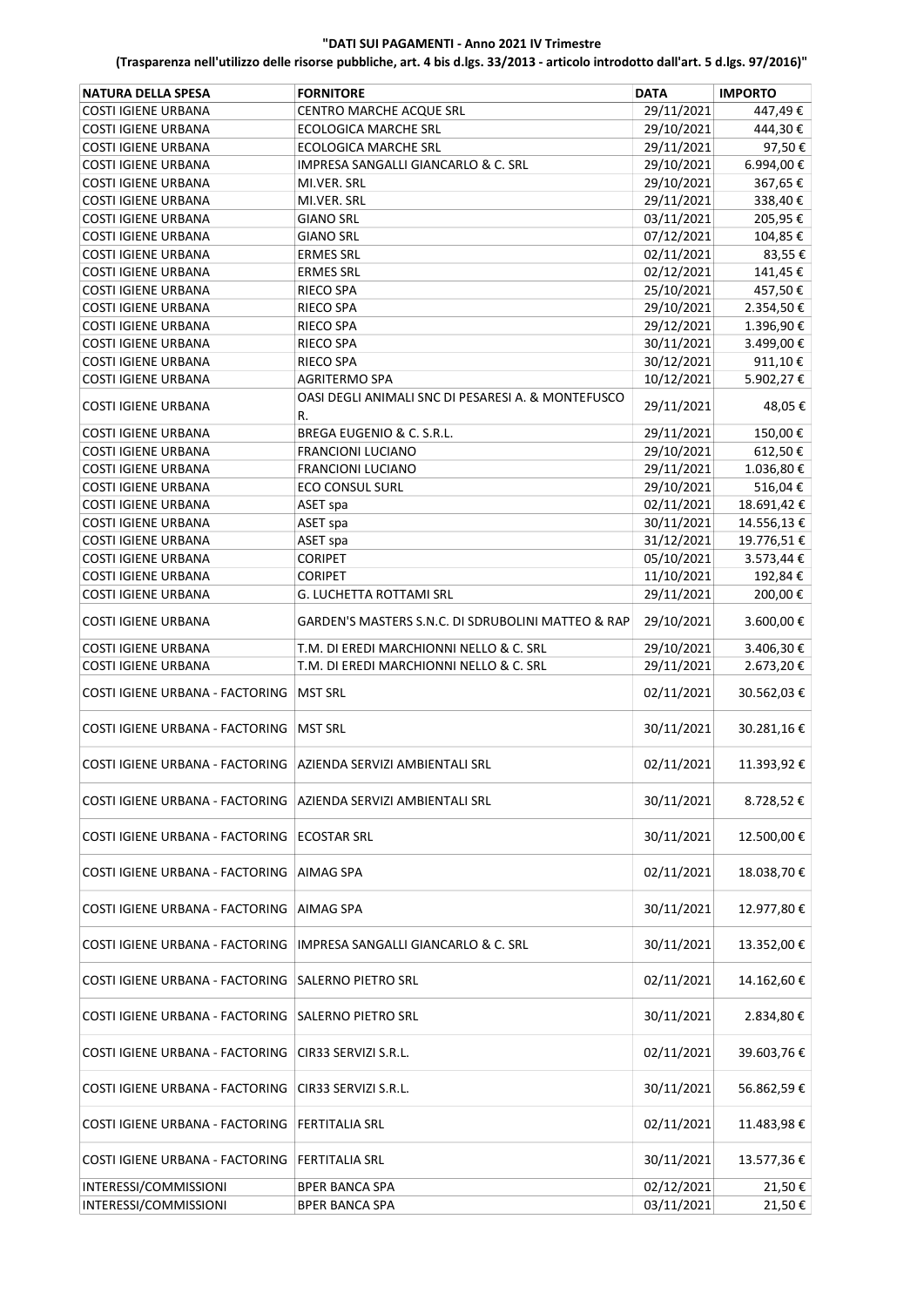| <b>NATURA DELLA SPESA</b>     | <b>FORNITORE</b>                                                            | <b>DATA</b>              | <b>IMPORTO</b>     |
|-------------------------------|-----------------------------------------------------------------------------|--------------------------|--------------------|
| INTERESSI/COMMISSIONI         | <b>BPER BANCA SPA</b>                                                       | 04/10/2021               | 21,50€             |
| INTERESSI/COMMISSIONI         | <b>BPER BANCA SPA</b>                                                       | 29/10/2021               | 8.058,00€          |
| INTERESSI/COMMISSIONI         | UBI FACTOR S.P.A.                                                           | 02/11/2021               | 8.654,48€          |
| INTERESSI/COMMISSIONI         | INTESA SANPAOLO S.P.A.                                                      | 06/12/2021               | 399,52€            |
|                               |                                                                             |                          |                    |
| LAVORO INTERINALE - FACTORING | ALI AGENZIA PER IL LAVORO SPA                                               | 02/11/2021               | 26.143,12€         |
| LAVORO INTERINALE - FACTORING | ALI AGENZIA PER IL LAVORO SPA                                               | 30/11/2021               | 7.154,88€          |
| LOCAZIONI/AFFITTI             | FONDAZIONE OPERE LAICHE LAURETANE E CASA HERMES                             | 04/10/2021               | 702,10€            |
| LOCAZIONI/AFFITTI             | FONDAZIONE OPERE LAICHE LAURETANE E CASA HERMES                             | 04/11/2021               | 702,10€            |
| LOCAZIONI/AFFITTI             | FONDAZIONE OPERE LAICHE LAURETANE E CASA HERMES                             | 23/11/2021               | 4.289,00€          |
| LOCAZIONI/AFFITTI             | FONDAZIONE OPERE LAICHE LAURETANE E CASA HERMES                             | 30/11/2021               | 702,10€            |
| LOCAZIONI/AFFITTI             | PRISMA IMMOBILIARE SRL                                                      | 28/10/2021               | 3.650,00€          |
| LOCAZIONI/AFFITTI             | PRISMA IMMOBILIARE SRL                                                      | 29/11/2021               | 3.650,00€          |
| LOCAZIONI/AFFITTI             | PRISMA IMMOBILIARE SRL                                                      | 29/12/2021               | 3.650,00€          |
| LOCAZIONI/AFFITTI             | IMMOBILIARE BATTISTELLI SRL                                                 | 07/12/2021               | 535,24€            |
| LOCAZIONI/AFFITTI             | <b>IMMOBILIARE BATTISTELLI SRL</b>                                          | 09/11/2021               | 535,24€            |
| LOCAZIONI/AFFITTI             | IMMOBILIARE BATTISTELLI SRL                                                 | 15/10/2021               | 535,24€            |
| LOCAZIONI/AFFITTI             | CATENA COSTRUZIONI DI CATENA ALESSANDRO & C SAS                             | 09/11/2021               | 400,00€            |
| LOCAZIONI/AFFITTI             | CATENA COSTRUZIONI DI CATENA ALESSANDRO & C SAS                             | 15/10/2021               | 400,00€            |
| LOCAZIONI/AFFITTI             | CATENA COSTRUZIONI DI CATENA ALESSANDRO & C SAS                             | 16/12/2021               | 400,00€            |
| LOCAZIONI/AFFITTI             | <b>LUZI GIORGIO</b>                                                         | 03/12/2021               | 561,14€            |
| LOCAZIONI/AFFITTI             | <b>LUZI GIORGIO</b>                                                         | 05/10/2021               | 550,41€            |
| LOCAZIONI/AFFITTI             | <b>LUZI GIORGIO</b>                                                         | 05/11/2021               | 582,60€            |
| <b>MANUTENZIONI</b>           | AZZURRO CALOR SNC DI LUCONI, FRANCHINI E CARLINI                            | 29/11/2021               | 69,00€             |
| MANUTENZIONI                  | CO.M.A.R. SAS DI RAMAZZOTTI & C.                                            | 29/10/2021               | 839,40€            |
| MANUTENZIONI                  | CHIACCHIERA GOMME SRL                                                       | 29/11/2021               | 286,00€            |
| MANUTENZIONI                  | FRINGUELLI di FRINGUELLI MAURO                                              | 29/10/2021               | 152,00€            |
| <b>MANUTENZIONI</b>           | FRINGUELLI di FRINGUELLI MAURO                                              | 29/11/2021               | 217,50€            |
| MANUTENZIONI                  | GENERALE CALCESTRUZZI SRL                                                   | 29/11/2021               | 52,50€             |
| <b>MANUTENZIONI</b>           |                                                                             | 01/12/2021               | 10.000,01€         |
|                               | <b>GHERGOSTRADE SNC</b>                                                     | 30/11/2021               |                    |
| <b>MANUTENZIONI</b>           | <b>GHERGOSTRADE SNC</b>                                                     | 29/10/2021               | 81.173,52€         |
| <b>MANUTENZIONI</b>           | GOMMAUTO DI PAOLUCCI & C. SNC<br><b>GOMMAUTO DI PAOLUCCI &amp; C. SNC</b>   | 29/11/2021               | 110,15€<br>352,59€ |
| <b>MANUTENZIONI</b>           |                                                                             |                          |                    |
| <b>MANUTENZIONI</b>           | ITALSPURGO SRL UNIPERSONALE                                                 | 29/10/2021               | 8.581,50€          |
| <b>MANUTENZIONI</b>           | <b>LASER UFFICIO SRL</b>                                                    | 29/11/2021               | 379,90€            |
| <b>MANUTENZIONI</b>           | <b>MAC SRL</b>                                                              | 06/12/2021               | 357,00€            |
| <b>MANUTENZIONI</b>           | <b>MAC SRL</b>                                                              | 29/10/2021<br>29/11/2021 | 2.725,80€          |
| MANUTENZIONI                  | <b>MAC SRL</b>                                                              |                          | 1.442,40 €         |
| <b>MANUTENZIONI</b>           | MORETTI ANTONIO & C. SNC<br>OFFICINA MECCANICA 3M SNC DI MOSCA G. - MENGONI | 29/11/2021               | 3.298,12€          |
| <b>MANUTENZIONI</b>           | E. - MANGARRE D.                                                            | 29/10/2021               | 193,55€            |
| <b>MANUTENZIONI</b>           | OFFICINA MECCANICA 3M SNC DI MOSCA G. - MENGONI<br>E. - MANGARRE D.         | 29/11/2021               | 2.517,62€          |
| <b>MANUTENZIONI</b>           | OMB MARCHE SRL                                                              | 29/11/2021               | 107,06€            |
| <b>MANUTENZIONI</b>           | PICCININI SRL                                                               | 29/11/2021               | 2.394,50€          |
| <b>MANUTENZIONI</b>           | <b>SIEM SRL</b>                                                             | 16/12/2021               | 594,00€            |
| <b>MANUTENZIONI</b>           | VAMA SRL DI PASQUALINI                                                      | 29/11/2021               | 81,00€             |
| <b>MANUTENZIONI</b>           | DINAMICA SPURGHI SRL                                                        | 29/11/2021               | 415,00€            |
| <b>MANUTENZIONI</b>           | MANGIATERRA SANDRO LA MOTOAGRICOLA                                          | 29/10/2021               | 131,15€            |
| <b>MANUTENZIONI</b>           | <b>ARVIA SNC</b>                                                            | 21/10/2021               | 581,36€            |
| <b>MANUTENZIONI</b>           | PIRANI SAS DI PIRANI DAMIANO E C.                                           | 29/10/2021               | 364,66€            |
| <b>MANUTENZIONI</b>           | <b>KAPPAGI SRL</b>                                                          | 29/10/2021               | 1.438,42€          |
| <b>MANUTENZIONI</b>           | STACCHIETTI SERVICE SRL                                                     | 29/11/2021               | 327,20€            |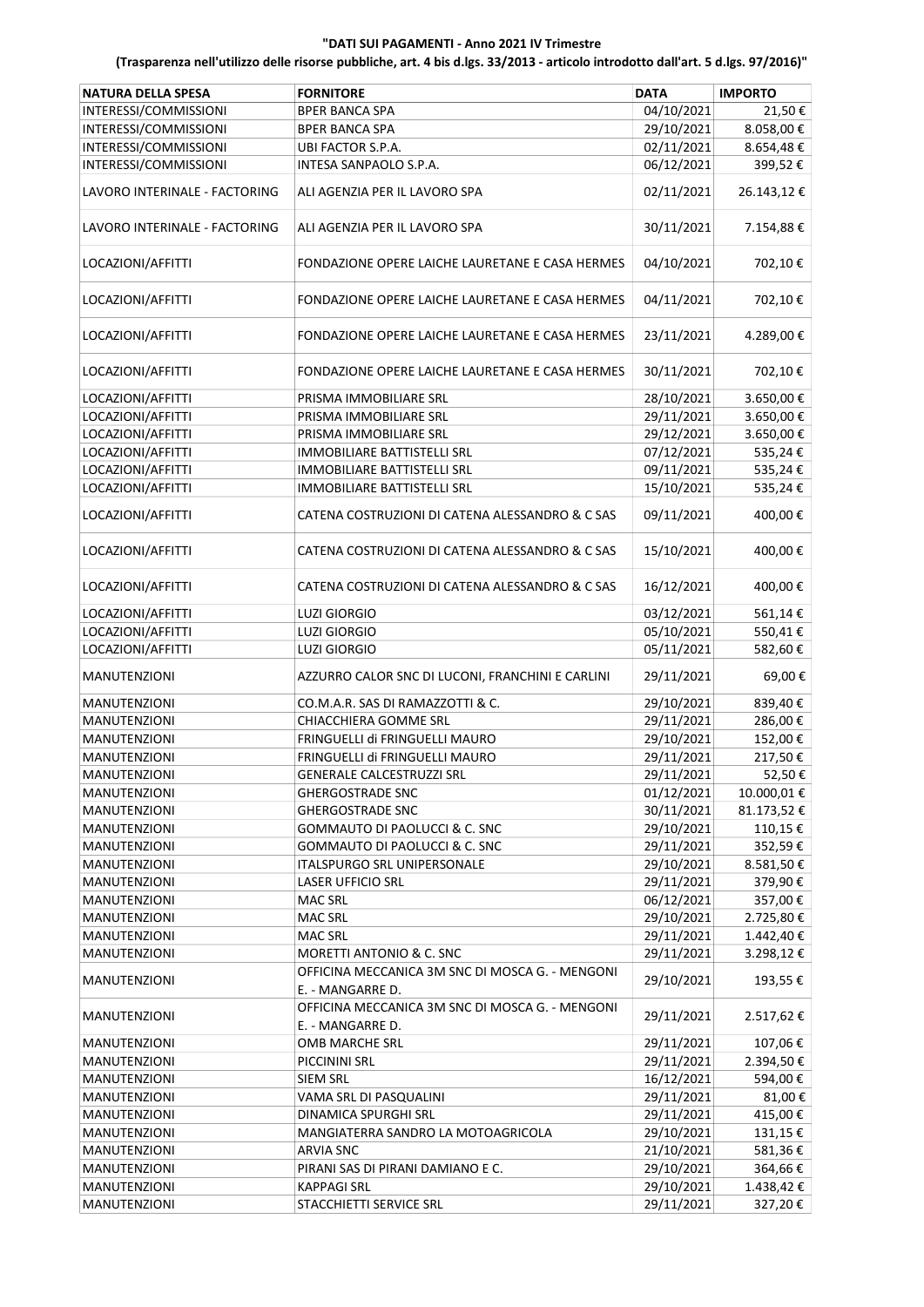| <b>NATURA DELLA SPESA</b> | <b>FORNITORE</b>                                             | <b>DATA</b>              | <b>IMPORTO</b>     |
|---------------------------|--------------------------------------------------------------|--------------------------|--------------------|
| <b>MANUTENZIONI</b>       | <b>ITALAUTO 2 SRL</b>                                        | 29/10/2021               | 310,00€            |
| <b>MANUTENZIONI</b>       | <b>ITALAUTO 2 SRL</b>                                        | 30/12/2021               | 1.335,04€          |
| MANUTENZIONI              | <b>BLUPURA SRL</b>                                           | 29/11/2021               | 5.880,00€          |
| <b>MANUTENZIONI</b>       | TECNOUFFICIO SRL                                             | 29/10/2021               | 340,00€            |
| <b>MANUTENZIONI</b>       | TECNOUFFICIO SRL                                             | 29/11/2021               | 88,36€             |
| <b>MANUTENZIONI</b>       | NUOVA CARROZZERIA ADRIATICA SNC                              | 29/10/2021               | 425,00€            |
| <b>MANUTENZIONI</b>       | NUOVA CARROZZERIA ADRIATICA SNC                              | 29/11/2021               | 291,66€            |
| <b>MANUTENZIONI</b>       | AUTOSPURGHI C.M. SRL                                         | 29/11/2021               | 528,00€            |
| <b>MANUTENZIONI</b>       | PIERALISI MAIP SPA                                           | 22/10/2021               | 610,00€            |
| <b>MANUTENZIONI</b>       | SEBACH SPA                                                   | 29/10/2021               | 333,00€            |
| <b>MANUTENZIONI</b>       | SEBACH SPA                                                   | 29/11/2021               | 333,00€            |
|                           | CALCESTRUZZI SPA                                             | 29/10/2021               | 850,00€            |
| <b>MANUTENZIONI</b>       | <b>MOVITEC SRL</b>                                           | 29/10/2021               | 2.911,40€          |
| <b>MANUTENZIONI</b>       |                                                              |                          |                    |
| <b>MANUTENZIONI</b>       | Z.P.Z. MACCHINE AGRICOLE SRL<br>Z.P.Z. MACCHINE AGRICOLE SRL | 29/10/2021<br>29/11/2021 | 160,00€<br>300,00€ |
| <b>MANUTENZIONI</b>       |                                                              |                          |                    |
| <b>MANUTENZIONI</b>       | PARADIGMA DI MASSIMO PIERMARIA                               | 29/10/2021               | 460,00€            |
| <b>MANUTENZIONI</b>       | PARADIGMA DI MASSIMO PIERMARIA                               | 29/11/2021               | 350,00€            |
| <b>MANUTENZIONI</b>       | M.V.R. IMPIANTI SRL                                          | 29/11/2021               | 102,14€            |
| MANUTENZIONI              | <b>TCS SRL</b>                                               | 29/11/2021               | 408,77€            |
| <b>MANUTENZIONI</b>       | <b>ELLE SRL</b>                                              | 29/10/2021               | 286,80€            |
| <b>MANUTENZIONI</b>       | ELLE SRL                                                     | 29/11/2021               | 1.350,00€          |
| <b>MANUTENZIONI</b>       | AUTOFFICINA CESARINI DI RICCINI LORENZO & C SNC              | 29/11/2021               | 692,63€            |
| <b>MANUTENZIONI</b>       | NUOVA AUTOCARROZZERIA FUTURA SNC                             | 29/11/2021               | 990,00€            |
| <b>MANUTENZIONI</b>       | <b>LEKTOR SRL</b>                                            | 29/10/2021               | 1.841,00€          |
| <b>MANUTENZIONI</b>       | ESSEPIEMME IMPIANTI SRLS                                     | 29/11/2021               | 1.300,00€          |
| <b>MANUTENZIONI</b>       | EDIL MODERNA DI L. LANCIONI & C SAS                          | 29/11/2021               | 318,40€            |
| <b>MANUTENZIONI</b>       | <b>CENTROGEST SPA</b>                                        | 29/11/2021               | 256,00€            |
| <b>MANUTENZIONI</b>       | LP SERVICE S.R.L                                             | 29/11/2021               | 300,00€            |
| MANUTENZIONI - FACTORING  | F.C. SNC DI FALASCONI & CUPIDO                               | 02/11/2021               | 12.167,26€         |
| MANUTENZIONI - FACTORING  | F.C. SNC DI FALASCONI & CUPIDO                               | 30/11/2021               | 13.197,24€         |
| MANUTENZIONI - FACTORING  | FRANCINELLA ENRICO SRL                                       | 30/11/2021               | 159.852,99€        |
| MANUTENZIONI - FACTORING  | <b>GOMMAUTO DI PAOLUCCI &amp; C. SNC</b>                     | 03/12/2021               | 7.040,00€          |
| MANUTENZIONI - FACTORING  | <b>ITALSPURGO SRL UNIPERSONALE</b>                           | 30/11/2021               | 3.187,50€          |
| MANUTENZIONI - FACTORING  | PIETRO FIORENTINI SPA                                        | 30/11/2021               | 13.718,20€         |
| MANUTENZIONI - FACTORING  | INTERGEN SPA                                                 | 30/11/2021               | 19.250,00€         |
| MANUTENZIONI - FACTORING  | <b>BLUPURA SRL</b>                                           | 02/11/2021               | 10.310,00€         |
| MANUTENZIONI - FACTORING  | <b>BLUPURA SRL</b>                                           | 30/11/2021               | 15.000,00 €        |
| MATERIALE DI CONSUMO      | ALFA ENGINEER SUPPORT SRL                                    | 29/11/2021               | 864,00€            |
| MATERIALE DI CONSUMO      | <b>BONTEMPI MICHELE SRL</b>                                  | 29/10/2021               | 89,70€             |
| MATERIALE DI CONSUMO      | <b>BONTEMPI MICHELE SRL</b>                                  | 29/11/2021               | 425,94€            |
| MATERIALE DI CONSUMO      | C.N.D. SNC DI VISSANI MAURO E C.                             | 29/11/2021               | 350,00€            |
| MATERIALE DI CONSUMO      | CARLO CAGNONI SPA                                            | 29/10/2021               | 1.331,42 €         |
| MATERIALE DI CONSUMO      | CARLO CAGNONI SPA                                            | 29/11/2021               | 1.239,43€          |
| MATERIALE DI CONSUMO      | CO.M.A.R. SAS DI RAMAZZOTTI & C.                             | 06/12/2021               | 3.168,62€          |
| MATERIALE DI CONSUMO      | Colabeton S.r.l.                                             | 07/12/2021               | 112,42€            |
| MATERIALE DI CONSUMO      | COMAG-RHO SRL                                                | 29/10/2021               | 4.915,90€          |
| MATERIALE DI CONSUMO      | EFFELLE SAS Di F. MONTECCHIANI & C.                          | 29/10/2021               | 123,89€            |
| MATERIALE DI CONSUMO      | EDIF SPA                                                     | 29/10/2021               | 470,64 €           |
| MATERIALE DI CONSUMO      | ELETTROMECCANICA ARTIGIANA DI RAGNI SANTE & C.<br><b>SNC</b> | 29/11/2021               | 690,00€            |
| MATERIALE DI CONSUMO      | F.A.P.I. SRL                                                 | 29/10/2021               | 770,00€            |
| MATERIALE DI CONSUMO      | <b>GIACCHETTA MARIO</b>                                      | 12/10/2021               | 400,00€            |
| MATERIALE DI CONSUMO      | <b>GIACCHETTA MARIO</b>                                      | 29/10/2021               | 2.914,97€          |
| MATERIALE DI CONSUMO      | <b>GIACCHETTA MARIO</b>                                      | 29/11/2021               | 400,00€            |
| MATERIALE DI CONSUMO      | <b>GOLMAR ADRIATICA SRL</b>                                  | 29/10/2021               | 605,30€            |
| MATERIALE DI CONSUMO      | GREINER SPA                                                  | 29/10/2021               | 1.383,60€          |
| MATERIALE DI CONSUMO      | HILTI ITALIA SPA                                             | 11/11/2021               | 299,00€            |
| MATERIALE DI CONSUMO      | HILTI ITALIA SPA                                             | 29/10/2021               | 299,00€            |
| MATERIALE DI CONSUMO      | <b>IMAC SRL</b>                                              | 29/10/2021               | 136,00€            |
| MATERIALE DI CONSUMO      | <b>KRATOS SRL</b>                                            | 29/10/2021               | 3.793,69€          |
| MATERIALE DI CONSUMO      | <b>KRATOS SRL</b>                                            | 29/11/2021               | 46,60€             |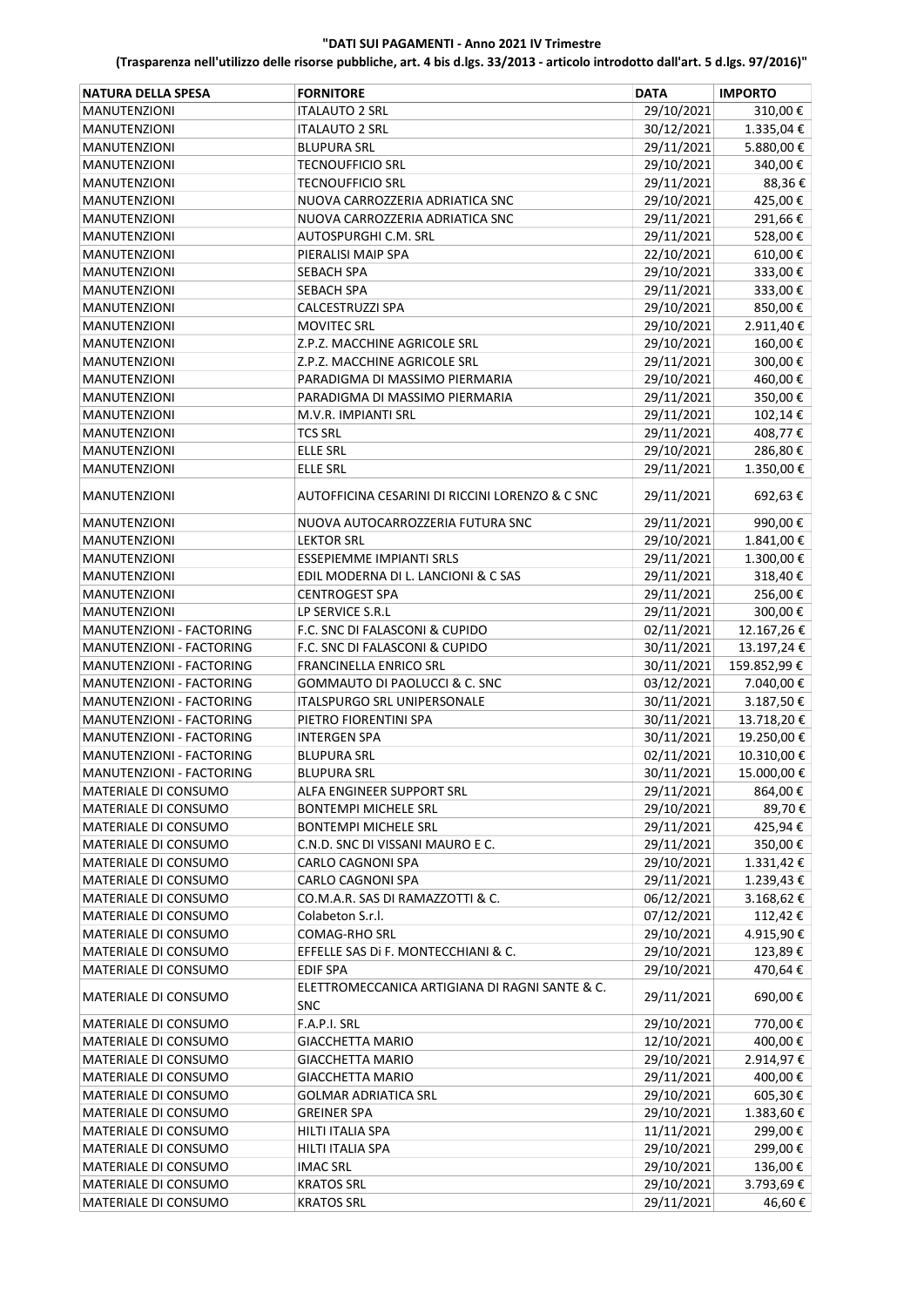| <b>NATURA DELLA SPESA</b>   | <b>FORNITORE</b>                                  | <b>DATA</b> | <b>IMPORTO</b> |
|-----------------------------|---------------------------------------------------|-------------|----------------|
| MATERIALE DI CONSUMO        | <b>LASER UFFICIO SRL</b>                          | 29/11/2021  | 197,95€        |
| MATERIALE DI CONSUMO        | LINDE GAS ITALIA SRL                              | 29/11/2021  | 465,12€        |
| MATERIALE DI CONSUMO        | <b>MAC SRL</b>                                    | 29/10/2021  | 2.029,50€      |
| MATERIALE DI CONSUMO        | MACPLAST S.R.L. UNIPERSONALE                      | 29/10/2021  | 810,00€        |
| MATERIALE DI CONSUMO        | MARINELLI PAOLO & C. SNC                          | 29/10/2021  | 43,28€         |
| MATERIALE DI CONSUMO        | MARINELLI PAOLO & C. SNC                          | 29/11/2021  | 373,91€        |
| MATERIALE DI CONSUMO        | FONDERIA MINNOZZI SRL                             | 29/11/2021  | 1.910,00€      |
| MATERIALE DI CONSUMO        | O.R.D.I. SAS DI MARCHIONNE G. & C.                | 29/10/2021  | 510,28€        |
| MATERIALE DI CONSUMO        | O.R.D.I. SAS DI MARCHIONNE G. & C.                | 29/11/2021  | 1.482,00€      |
| MATERIALE DI CONSUMO        | PICENUM PLAST SPA                                 | 29/11/2021  | 3.824,31€      |
| MATERIALE DI CONSUMO        | PIETRO FIORENTINI SPA                             | 29/10/2021  | 2.275,35€      |
| MATERIALE DI CONSUMO        | <b>RAVETTI SRL</b>                                | 29/10/2021  | 175,00€        |
| MATERIALE DI CONSUMO        | SACCARIA IDROTERMOSANITARI SRL                    | 29/10/2021  | 2.808,35€      |
| MATERIALE DI CONSUMO        | SILWA SRL                                         | 29/10/2021  | 2.372,67€      |
| MATERIALE DI CONSUMO        | <b>THERMOVAPOR SRL</b>                            | 29/10/2021  | 299,79€        |
| MATERIALE DI CONSUMO        | THERMOVAPOR SRL                                   | 29/11/2021  | 5,01€          |
| MATERIALE DI CONSUMO        | TORCIANTI SAS DI TORCIANTI NAZZARENO & C.         | 29/11/2021  | 520,00€        |
| MATERIALE DI CONSUMO        | UNI ENTE NAZIONALE ITALIANO DI UNIFICAZIONE       | 15/12/2021  | 420,00€        |
| MATERIALE DI CONSUMO        | VE.MA.PLA. SRL                                    | 29/10/2021  | 7.405,43€      |
| <b>MATERIALE DI CONSUMO</b> | <b>WURTH SRL</b>                                  | 29/10/2021  | 585,46€        |
| MATERIALE DI CONSUMO        | ANONIMA BITUMI SRL                                | 29/11/2021  | 1.132,50€      |
| MATERIALE DI CONSUMO        | <b>BM GRAFICA DI MASSIMO BAZZURRI</b>             | 29/11/2021  | 494,00€        |
| <b>MATERIALE DI CONSUMO</b> | PEPA TRASPORTI SRL                                | 29/10/2021  | 6.500,00€      |
| MATERIALE DI CONSUMO        | <b>CARABELLI SRL</b>                              | 29/10/2021  | 2.415,00 €     |
| MATERIALE DI CONSUMO        | ELETTROMECCANICA FAGGIOLATI SRL                   | 29/11/2021  | 1.950,00€      |
| MATERIALE DI CONSUMO        | GIOVANNI MAZZARINI SRL                            | 29/10/2021  | 172,25€        |
| MATERIALE DI CONSUMO        | <b>VIVAX SRL</b>                                  | 29/11/2021  | 950,00€        |
| MATERIALE DI CONSUMO        | PIRANI SAS DI PIRANI DAMIANO E C.                 | 29/10/2021  | 2.900,00€      |
| MATERIALE DI CONSUMO        | OFFICINE RIGAMONTI SPA                            | 29/10/2021  | 1.652,98€      |
| MATERIALE DI CONSUMO        | LA.M. SERVICE DI MENGHI L.                        | 29/11/2021  | 80,00€         |
| MATERIALE DI CONSUMO        | <b>EUROCARTA SRL</b>                              | 29/11/2021  | 712,80€        |
| MATERIALE DI CONSUMO        | C.B.F. BALDUCCI SPA                               | 29/10/2021  | 2.727,00€      |
| MATERIALE DI CONSUMO        | <b>LOGSTOR ITALIA SRL</b>                         | 29/10/2021  | 778,80€        |
| MATERIALE DI CONSUMO        | REMATARLAZZI SPA                                  | 29/10/2021  | 7.641,33 €     |
| MATERIALE DI CONSUMO        | REMATARLAZZI SPA                                  | 29/11/2021  | 3.129,77€      |
| MATERIALE DI CONSUMO        | T.I.S. SERVICE SPA                                | 29/11/2021  | 1.025,00€      |
| MATERIALE DI CONSUMO        | <b>RACI SRL</b>                                   | 29/10/2021  | 1.595,00€      |
| MATERIALE DI CONSUMO        | ZENIT ITALIA SRL                                  | 29/11/2021  | 3.418,00 €     |
| MATERIALE DI CONSUMO        | <b>MANDOLINI SRL</b>                              | 29/11/2021  | 1.728,93€      |
| MATERIALE DI CONSUMO        | NUOVA SAPI SRL                                    | 29/11/2021  | 310,40€        |
|                             | ELETTROMECCANICA PIERPAOLI SNC DI PIERPAOLI DEVID |             |                |
| MATERIALE DI CONSUMO        | & C.                                              | 29/11/2021  | 480,00€        |
| MATERIALE DI CONSUMO        | <b>GF RICAMBI SRL</b>                             | 29/10/2021  | 352,66€        |
| MATERIALE DI CONSUMO        | <b>GF RICAMBI SRL</b>                             | 29/11/2021  | 49,67€         |
| MATERIALE DI CONSUMO        | <b>GEY CART S.R.L</b>                             | 29/11/2021  | 924,24€        |
| MATERIALE DI CONSUMO        | SEBACH SPA                                        | 29/10/2021  | 203,00€        |
| MATERIALE DI CONSUMO        | <b>SEBACH SPA</b>                                 | 29/11/2021  | 203,00€        |
| MATERIALE DI CONSUMO        | SEAR SNC DI BRACONI G. & M.                       | 29/10/2021  | 525,00€        |
| MATERIALE DI CONSUMO        | SERTEN snc DI SENIGAGLIESI MARIO & C.             | 29/11/2021  | 480,00€        |
| MATERIALE DI CONSUMO        | <b>IMETER SRL</b>                                 | 29/11/2021  | 147,00€        |
| MATERIALE DI CONSUMO        | <b>DIGITRON ITALIA SRL</b>                        | 29/10/2021  | 180,00€        |
| MATERIALE DI CONSUMO        | <b>DIGITRON ITALIA SRL</b>                        | 29/11/2021  | 90,00€         |
| MATERIALE DI CONSUMO        | SIR SAFETY SYSTEM SPA UNIPERSONALE                | 29/10/2021  | 2.585,20€      |
| MATERIALE DI CONSUMO        | RECANATI EUROPE SRL                               | 29/10/2021  | 168,30€        |
| MATERIALE DI CONSUMO        | RECANATI EUROPE SRL                               | 29/11/2021  | 225,90€        |
| MATERIALE DI CONSUMO        | <b>GMA CONTROLS SRL</b>                           | 24/11/2021  | 3.667,70€      |
| MATERIALE DI CONSUMO        | FIP FORMATURA INIEZIONE POLIMERI SPA              | 30/11/2021  | 202,00€        |
| MATERIALE DI CONSUMO        | TESTO SPA                                         | 29/11/2021  | 342,00€        |
| MATERIALE DI CONSUMO        | ELETTROCHIMICA CECI SPA                           | 29/10/2021  | 747,40€        |
| MATERIALE DI CONSUMO        | ELETTROCHIMICA CECI SPA                           | 29/11/2021  | 1.036,01€      |
| MATERIALE DI CONSUMO        | APRA SPA                                          | 29/10/2021  | 1.900,00 €     |
| MATERIALE DI CONSUMO        | IDROTHERM 2000 S.p.A. a Socio Unico               | 02/11/2021  | 3.103,72€      |
|                             |                                                   |             |                |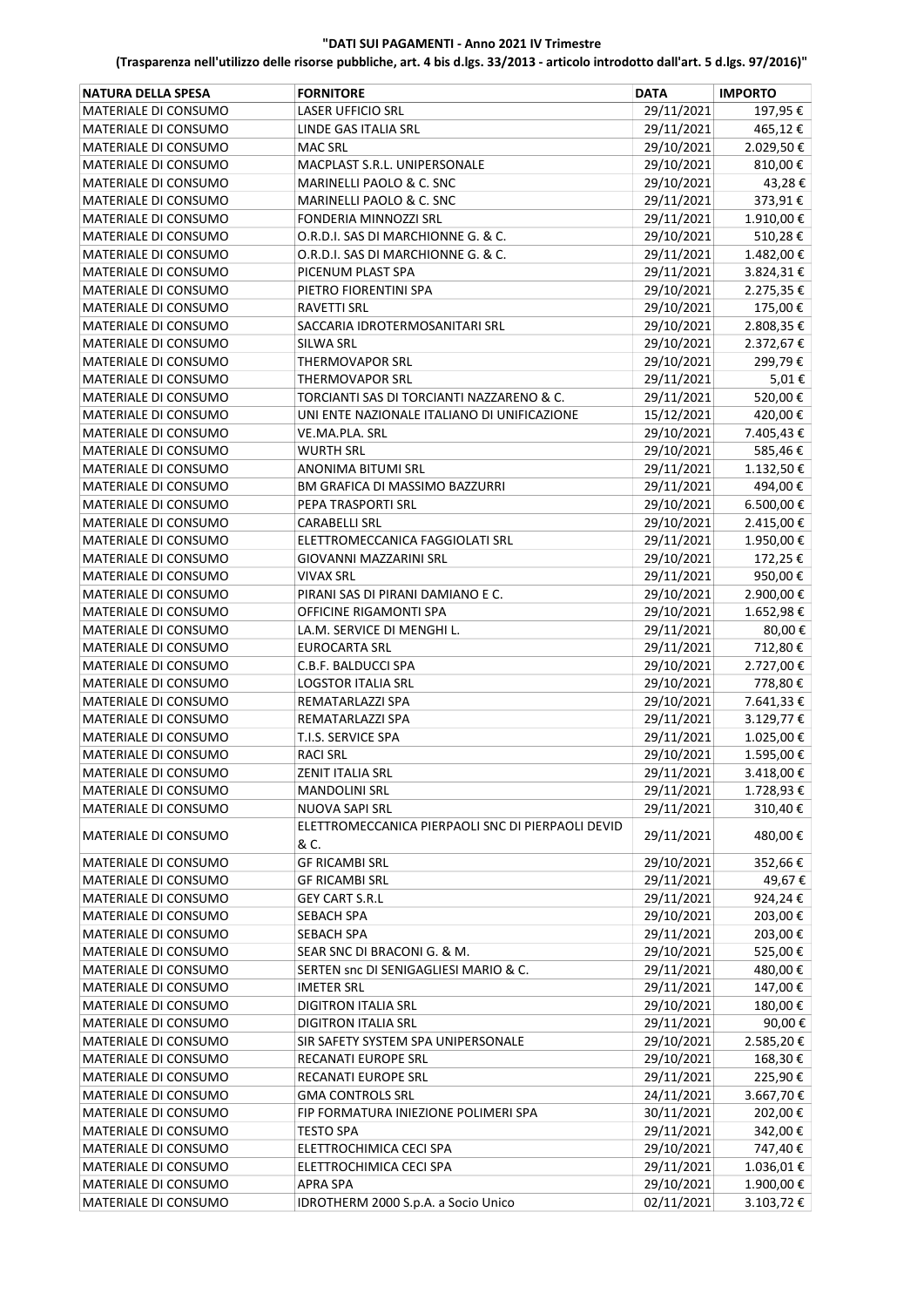| <b>NATURA DELLA SPESA</b>   | <b>FORNITORE</b>                       | <b>DATA</b> | <b>IMPORTO</b> |
|-----------------------------|----------------------------------------|-------------|----------------|
| MATERIALE DI CONSUMO        | IDROTHERM 2000 S.p.A. a Socio Unico    | 30/11/2021  | 7.869,92€      |
| MATERIALE DI CONSUMO        | <b>JOOG SRL</b>                        | 29/10/2021  | 258,00€        |
| MATERIALE DI CONSUMO        | <b>JOOG SRL</b>                        | 29/11/2021  | 774,00€        |
| MATERIALE DI CONSUMO        | <b>VARISCO SRL</b>                     | 29/10/2021  | 638,00€        |
| MATERIALE DI CONSUMO        | <b>CHIAVI SERRATURE OSIMO SNC</b>      | 15/11/2021  | 70,24€         |
| MATERIALE DI CONSUMO        | DE.CO.MAC snc DI GUAZZARONI STEFANO C. | 29/11/2021  | 365,00€        |
| MATERIALE DI CONSUMO        | <b>VERTIV SRL</b>                      | 29/10/2021  | 150,00€        |
| MATERIALE DI CONSUMO        | AMARC DHS SRL                          | 29/11/2021  | 852,00€        |
| MATERIALE DI CONSUMO        | <b>GBR ROSSETTO SPA</b>                | 29/11/2021  | 54,00€         |
| MATERIALE DI CONSUMO        | L.P. FERRAMENTA di LUCA PRINCIPI       | 29/10/2021  | 381,50€        |
| MATERIALE DI CONSUMO        | L.P. FERRAMENTA di LUCA PRINCIPI       | 29/11/2021  | 99,00€         |
| MATERIALE DI CONSUMO        | OFFICE DEPOT ITALIA SRL                | 29/10/2021  | 149,30€        |
| MATERIALE DI CONSUMO        | DATACOL SRL                            | 29/11/2021  | 3.380,00€      |
| MATERIALE DI CONSUMO        | ME.TE.MA. SRL                          | 29/10/2021  | 1.175,00€      |
| MATERIALE DI CONSUMO        | ME.TE.MA. SRL                          | 29/11/2021  | 1.380,00€      |
| MATERIALE DI CONSUMO        | TJ POINT SRL                           | 29/10/2021  | 547,20€        |
| MATERIALE DI CONSUMO        | <b>GISTAR GROUP SRL</b>                | 13/10/2021  | 1.116,25€      |
| MATERIALE DI CONSUMO        | CELIANI DI ROBERTO CELIANI & C. SAS    | 29/11/2021  | 1.253,80€      |
| MATERIALE DI CONSUMO        | CARDINALI FABIO ITALVEN                | 29/10/2021  | 446,49€        |
| MATERIALE DI CONSUMO        | PC PLANET SERVICE SRL                  | 29/11/2021  | 4.913,00€      |
| MATERIALE DI CONSUMO        | <b>CIMINI SRL</b>                      | 02/12/2021  | 575,00€        |
| MATERIALE DI CONSUMO        | ACME SRL                               | 29/11/2021  | 1.710,00€      |
| MATERIALE DI CONSUMO        | <b>CAGI SRL</b>                        | 29/11/2021  | 680,90€        |
| <b>MATERIALE DI CONSUMO</b> | RUBINETTERIE BRESCIANE BONOMI SPA      | 29/10/2021  | 1.660,00€      |
| MATERIALE DI CONSUMO        | <b>ECOINERTI SRL</b>                   | 29/11/2021  | 1.084,60€      |
| MATERIALE DI CONSUMO        | <b>GRUPPO ATURIA SPA</b>               | 26/10/2021  | 12.333,80€     |
| MATERIALE DI CONSUMO        | <b>NEW HOUSE SPA</b>                   | 29/10/2021  | 2.410,00 €     |
| MATERIALE DI CONSUMO        | <b>NEW HOUSE SPA</b>                   | 29/11/2021  | 1.457,00€      |
| MATERIALE DI CONSUMO        | MASTE' di DI PIETRANTONIO STEFANIA     | 29/10/2021  | 448,00€        |
| MATERIALE DI CONSUMO        | MASTE' di DI PIETRANTONIO STEFANIA     | 29/11/2021  | 266,00€        |
| MATERIALE DI CONSUMO        | SICE S.P.A                             | 29/11/2021  | 903,50€        |
| MATERIALE DI CONSUMO        | AER CENTER DI USAI ROSA MARIA          | 28/10/2021  | 1.890,00€      |
| MATERIALE DI CONSUMO -      | <b>BONTEMPI MICHELE SRL</b>            | 02/11/2021  | 2.923,04€      |
| <b>FACTORING</b>            |                                        |             |                |
| MATERIALE DI CONSUMO -      | PIETRO FIORENTINI SPA                  | 02/11/2021  | 9.948,00€      |
| <b>FACTORING</b>            |                                        |             |                |
| MATERIALE DI CONSUMO -      | ELETTROMECCANICA FAGGIOLATI SRL        | 30/11/2021  | 8.780,00€      |
| FACTORING                   |                                        |             |                |
| MATERIALE DI CONSUMO -      | RIVECO GENERAL SIDER SPA               | 02/11/2021  | 13.116,00€     |
| <b>FACTORING</b>            |                                        |             |                |
| MATERIALE DI CONSUMO -      | SEAR SNC DI BRACONI G. & M.            | 03/12/2021  | 7.950,00€      |
| <b>FACTORING</b>            |                                        |             |                |
| MATERIALE DI CONSUMO -      | MAZZOLENI TRAFILERIE BERGAMASCHE SPA   | 03/12/2021  | 29.993,77€     |
| <b>FACTORING</b>            |                                        |             |                |
| MATERIALE DI CONSUMO -      | LADY PLASTIK SRL                       | 03/12/2021  | 24.496,25€     |
| <b>FACTORING</b>            |                                        |             |                |
| MATERIALE DI CONSUMO -      | APRA SPA                               | 30/11/2021  | 7.000,00€      |
| <b>FACTORING</b>            |                                        |             |                |
| MATERIALE DI CONSUMO -      |                                        | 30/11/2021  | 29.931,43€     |
| <b>FACTORING</b>            | IDROTHERM 2000 S.p.A. a Socio Unico    |             |                |
| MATERIALE DI CONSUMO -      |                                        |             |                |
| <b>FACTORING</b>            | ME.TE.MA. SRL                          | 02/11/2021  | 6.038,00€      |
| MATERIALE DI CONSUMO -      |                                        |             |                |
| <b>FACTORING</b>            | ME.TE.MA. SRL                          | 30/11/2021  | 4.060,00€      |
| MATERIALE DI CONSUMO -      |                                        |             |                |
| <b>FACTORING</b>            | MESURA METERING S.R.L.                 | 30/11/2021  | 16.350,00€     |
| MATERIALE DI CONSUMO -      |                                        |             |                |
| <b>FACTORING</b>            | RUBINETTERIE BRESCIANE BONOMI SPA      | 02/11/2021  | 7.944,00€      |
| MATERIALE DI CONSUMO -      |                                        |             |                |
| <b>FACTORING</b>            | <b>METALTUBI SRL</b>                   | 03/12/2021  | 12.285,50€     |
| NOLO/LEASING AUTOMEZZI      | ARVAL SERVICE LEASE ITALIA SPA         | 01/10/2021  | 7.971,63 €     |
| NOLO/LEASING AUTOMEZZI      | ARVAL SERVICE LEASE ITALIA SPA         | 02/11/2021  | 7.578,89€      |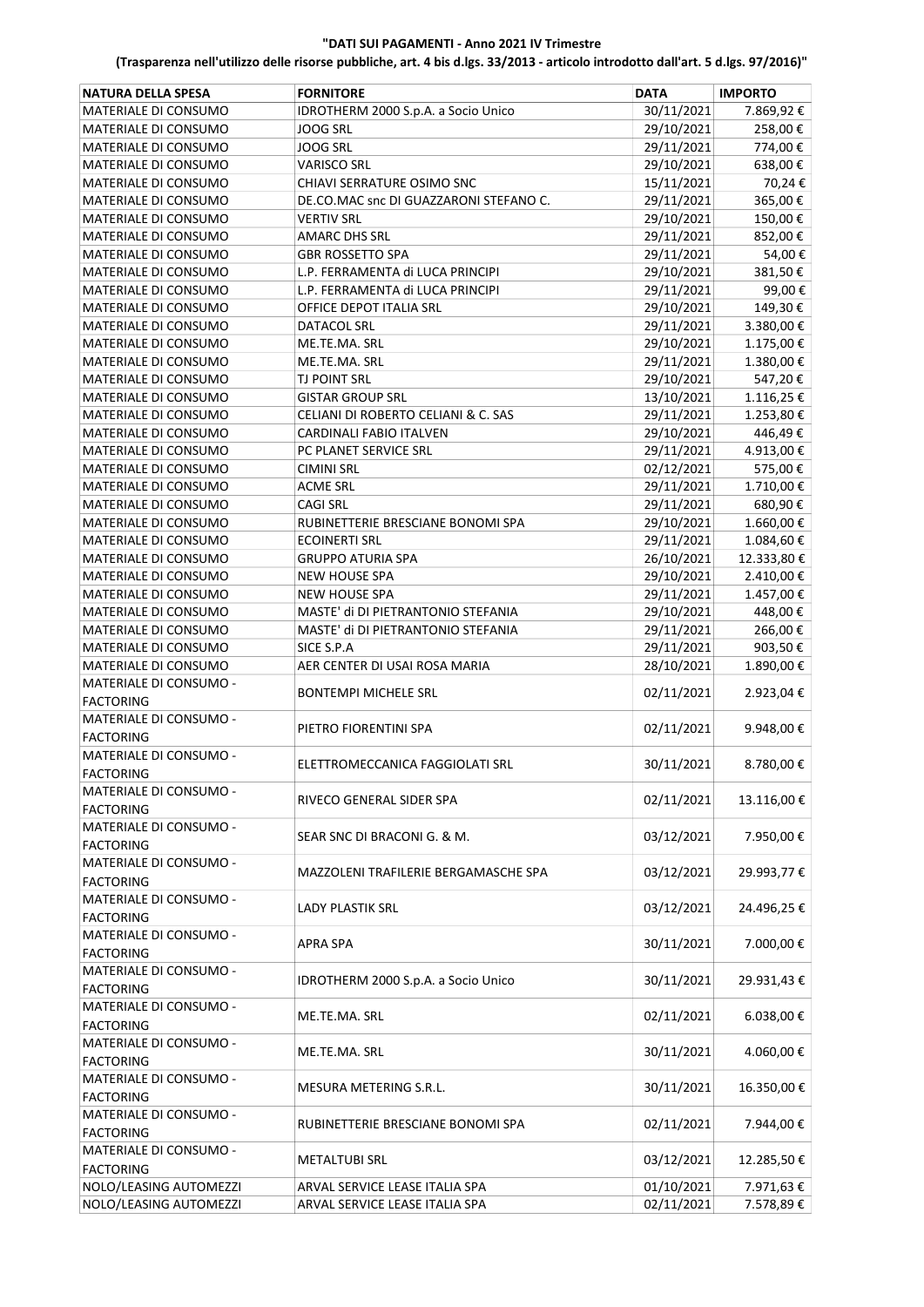| <b>NATURA DELLA SPESA</b> | <b>FORNITORE</b>                                   | <b>DATA</b> | <b>IMPORTO</b> |
|---------------------------|----------------------------------------------------|-------------|----------------|
| NOLO/LEASING AUTOMEZZI    | ARVAL SERVICE LEASE ITALIA SPA                     | 30/11/2021  | 7.483,88€      |
| NOLO/LEASING AUTOMEZZI    | ALD AUTOMOTIVE ITALIA SRL                          | 29/10/2021  | 466,17€        |
| NOLO/LEASING AUTOMEZZI    | ALD AUTOMOTIVE ITALIA SRL                          | 30/11/2021  | 466,17€        |
| NOLO/LEASING AUTOMEZZI    | ALD AUTOMOTIVE ITALIA SRL                          | 31/12/2021  | 466,17€        |
| NOLO/LEASING AUTOMEZZI    | <b>GORENT SPA</b>                                  | 29/10/2021  | 9.200,00€      |
| NOLO/LEASING AUTOMEZZI    | ES MOBILITY SRL                                    | 16/11/2021  | 68,03€         |
| NOLO/LEASING AUTOMEZZI    | ES MOBILITY SRL                                    | 16/12/2021  | 68,03€         |
| NOLO/LEASING AUTOMEZZI    | <b>ES MOBILITY SRL</b>                             | 18/10/2021  | 68,03€         |
| NOLO/LEASING AUTOMEZZI    | PROGRAM DI AUTONOLEGGIO FIORENTINO SRL             | 29/10/2021  | 5.686,59€      |
| NOLO/LEASING AUTOMEZZI    | PROGRAM DI AUTONOLEGGIO FIORENTINO SRL             | 29/11/2021  | 7.260,44€      |
| NOLO/LEASING AUTOMEZZI    | <b>BNL LEASING SPA</b>                             | 02/11/2021  | 5.936,81€      |
| NOLO/LEASING AUTOMEZZI    | <b>BNL LEASING SPA</b>                             | 14/10/2021  | 5.971,07€      |
| NOLO/LEASING AUTOMEZZI    | <b>BNL LEASING SPA</b>                             | 30/11/2021  | 5.958,04€      |
| NOLO/LEASING AUTOMEZZI    | <b>ICCREA BANCAIMPRESA SPA</b>                     | 01/10/2021  | 7.072,00€      |
| NOLO/LEASING AUTOMEZZI    | <b>ICCREA BANCAIMPRESA SPA</b>                     | 01/12/2021  | 9.203,46€      |
| NOLO/LEASING AUTOMEZZI    | <b>ICCREA BANCAIMPRESA SPA</b>                     | 02/11/2021  | 9.203,46€      |
| NOLO/LEASING AUTOMEZZI    | <b>ICCREA BANCAIMPRESA SPA</b>                     | 09/11/2021  | 105,00€        |
| NOLO/LEASING AUTOMEZZI    | <b>ICCREA BANCAIMPRESA SPA</b>                     | 12/10/2021  | 2.476,46€      |
| NOLO/LEASING AUTOMEZZI    | <b>ICCREA BANCAIMPRESA SPA</b>                     | 16/11/2021  | 1.040,39€      |
| NOLO/LEASING AUTOMEZZI    | <b>GILMAR SRL</b>                                  | 29/10/2021  | 2.800,00€      |
| NOLO/LEASING AUTOMEZZI    | <b>GILMAR SRL</b>                                  | 29/11/2021  | 2.800,00€      |
| NOLO/LEASING AUTOMEZZI    | Sifà S.p.A.                                        | 09/11/2021  | 120,00€        |
| NOLO/LEASING AUTOMEZZI    | Sifà S.p.A.                                        | 11/10/2021  | 90,53€         |
| NOLO/LEASING AUTOMEZZI    | Sifà S.p.A.                                        | 29/10/2021  | 909,00€        |
| NOLO/LEASING AUTOMEZZI    | Sifà S.p.A.                                        | 30/11/2021  | 909,00€        |
| NOLO/LEASING AUTOMEZZI    | ALBA LEASING S.P.A.                                | 01/10/2021  | 1.639,65€      |
| NOLO/LEASING AUTOMEZZI    | ALBA LEASING S.P.A.                                | 01/12/2021  | 1.639,65€      |
| NOLO/LEASING AUTOMEZZI    | ALBA LEASING S.P.A.                                | 03/11/2021  | 1.639,65€      |
| NOLO/LEASING AUTOMEZZI    | Volkswagen Financial Services S.p.A.               | 15/11/2021  | 3.316,00€      |
| NOLO/LEASING AUTOMEZZI    | Volkswagen Financial Services S.p.A.               | 20/12/2021  | 572,14€        |
| PRESTAZIONI SERVIZI       | S.C. ENGSOFT SRL                                   | 01/10/2021  | 304,00€        |
| PRESTAZIONI SERVIZI       | LA FENICE DI LARDINI CINZIA & C. SNC - AG.AMM.VA   | 03/12/2021  | 40,00€         |
| PRESTAZIONI SERVIZI       | ATLANTE SOCIETA' COOPERATIVA SOCIALE ONLUS         | 29/10/2021  | 5.438,50€      |
| PRESTAZIONI SERVIZI       | ATLANTE SOCIETA' COOPERATIVA SOCIALE ONLUS         | 29/11/2021  | 4.927,00€      |
| PRESTAZIONI SERVIZI       | Autoscuola Recanatese Di Scarponi Silvano & C. Snc | 29/10/2021  | 290,27€        |
| PRESTAZIONI SERVIZI       | Autoscuola Recanatese Di Scarponi Silvano & C. Snc | 29/11/2021  | 367,83€        |
| PRESTAZIONI SERVIZI       | UTILITALIA SERVIZI SRL                             | 29/11/2021  | 1.350,00€      |
| PRESTAZIONI SERVIZI       | GESTORE DEI SERVIZI ENERGETICI SPA                 | 29/12/2021  | 0,96€          |
| PRESTAZIONI SERVIZI       | WOLTERS KLUWER ITALIA SRL                          | 15/12/2021  | 143,40€        |
| PRESTAZIONI SERVIZI       | WOLTERS KLUWER ITALIA SRL                          | 17/12/2021  | 565,00€        |
| PRESTAZIONI SERVIZI       | <b>WOLTERS KLUWER ITALIA SRL</b>                   | 29/10/2021  | 72,90€         |
| PRESTAZIONI SERVIZI       | Onofri Franco                                      | 25/10/2021  | 7.759,87€      |
| PRESTAZIONI SERVIZI       | POSTEL SPA                                         | 28/10/2021  | 276,00€        |
| PRESTAZIONI SERVIZI       | RENTOKIL INITIAL ITALIA SPA                        | 30/11/2021  | 292,70€        |
| PRESTAZIONI SERVIZI       | C.A.M. SAS DI MORRESI FAUSTO & C.                  | 29/11/2021  | 469,80€        |
| PRESTAZIONI SERVIZI       | MANGIATERRA SANDRO LA MOTOAGRICOLA                 | 17/12/2021  | 218,00€        |
| PRESTAZIONI SERVIZI       | <b>IGIENSTUDIO SRL</b>                             | 29/11/2021  | 4.746,00€      |
| PRESTAZIONI SERVIZI       | ISTITUTO INTERNAZIONALE DI RICERCA SRL             | 29/11/2021  | 399,00€        |
| PRESTAZIONI SERVIZI       | RISK ANALYSIS & MANAGEMENT SRL                     | 29/10/2021  | 234,29€        |
| PRESTAZIONI SERVIZI       | PRESSCOM SRL                                       | 29/10/2021  | 1.550,00€      |
| PRESTAZIONI SERVIZI       | PRESSCOM SRL                                       | 29/11/2021  | 2.150,00€      |
| PRESTAZIONI SERVIZI       | CENTRO ASSISTENZA ECOLOGICA SRL                    | 29/10/2021  | 1.000,00€      |
| PRESTAZIONI SERVIZI       | CENTRO ASSISTENZA ECOLOGICA SRL                    | 29/11/2021  | 2.285,00€      |
| PRESTAZIONI SERVIZI       | <b>AXITEA SPA</b>                                  | 29/10/2021  | 83,78€         |
| PRESTAZIONI SERVIZI       | <b>AXITEA SPA</b>                                  | 29/11/2021  | 83,78€         |
| PRESTAZIONI SERVIZI       | DELOITTE & TOUCHE SPA                              | 29/10/2021  | 2.210,00€      |
| PRESTAZIONI SERVIZI       | DELOITTE & TOUCHE SPA                              | 29/11/2021  | 6.800,00 €     |
| PRESTAZIONI SERVIZI       | I. & S. T. INTEGRAZIONI E SISTEMI TELEMATICI SRL   | 29/10/2021  | 540,00€        |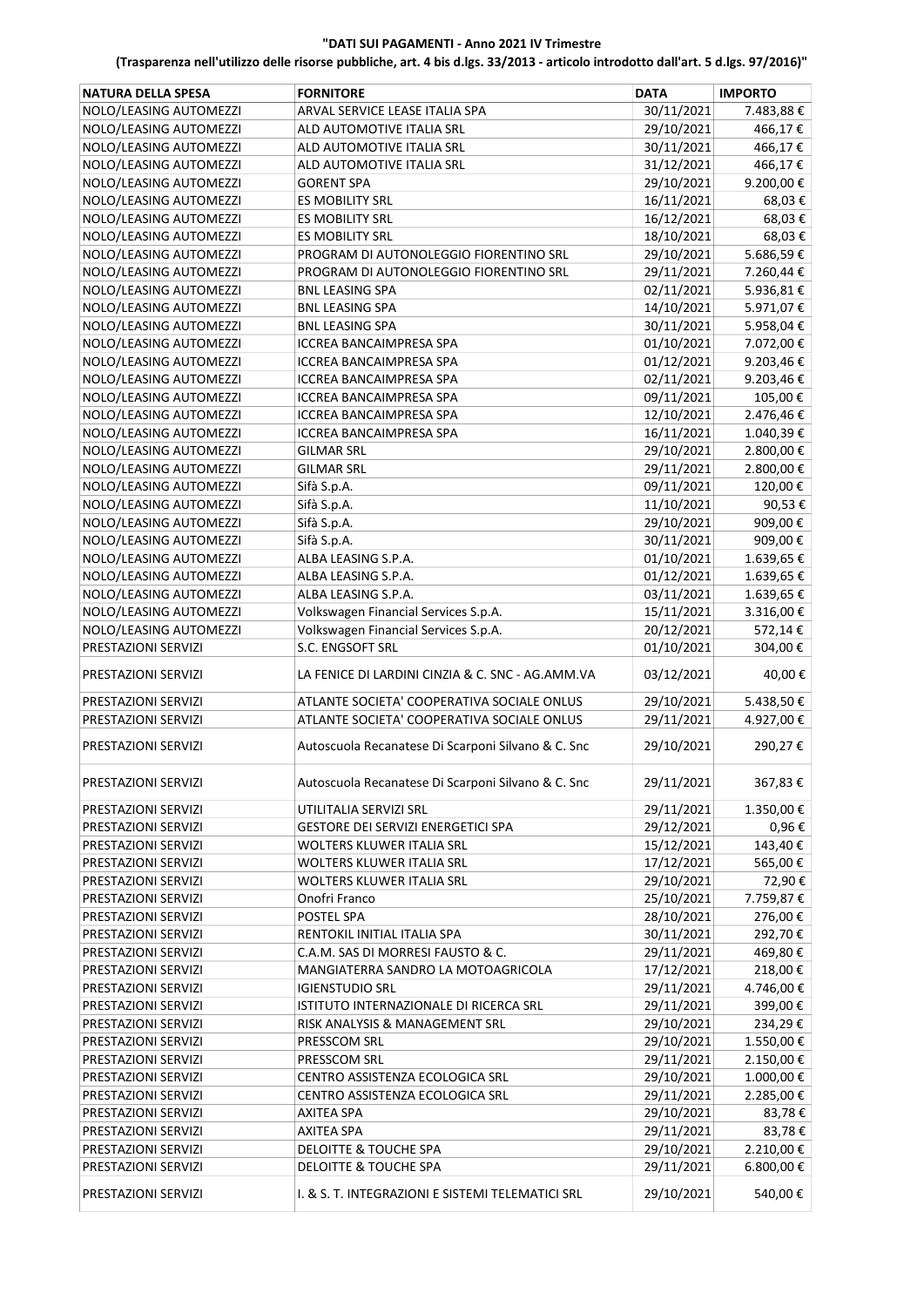| <b>NATURA DELLA SPESA</b>       | <b>FORNITORE</b>                                   | DATA       | <b>IMPORTO</b> |
|---------------------------------|----------------------------------------------------|------------|----------------|
| PRESTAZIONI SERVIZI             | <b>ARDESIA SRL</b>                                 | 13/10/2021 | 25,00€         |
| PRESTAZIONI SERVIZI             | CAGI DI GALIMBERTI MARINA                          | 29/10/2021 | 623,30€        |
| PRESTAZIONI SERVIZI             | <b>GMA CONTROLS SRL</b>                            | 19/11/2021 | 800,00€        |
| PRESTAZIONI SERVIZI             | <b>IMBALPLAST SRL</b>                              | 29/10/2021 | 1.534,40€      |
| PRESTAZIONI SERVIZI             | <b>IMBALPLAST SRL</b>                              | 29/11/2021 | 1.650,03€      |
| PRESTAZIONI SERVIZI             | BT & T CONSULENZA S.R.L.                           | 29/10/2021 | 3.325,00€      |
| PRESTAZIONI SERVIZI             | CONSORZIO POSTEMOTORI                              | 09/12/2021 | 1,51€          |
| PRESTAZIONI SERVIZI             | ABBREVIA SPA                                       | 29/10/2021 | 20,00€         |
| PRESTAZIONI SERVIZI             | <b>ABBREVIA SPA</b>                                | 29/11/2021 | 236,00€        |
| PRESTAZIONI SERVIZI             | DISTRIBUZIONE ELETTRICA ADRIATICA SPA              | 04/10/2021 | 339.201,79€    |
| PRESTAZIONI SERVIZI             | DISTRIBUZIONE ELETTRICA ADRIATICA SPA              | 15/11/2021 | 71.407,99€     |
| PRESTAZIONI SERVIZI             | DISTRIBUZIONE ELETTRICA ADRIATICA SPA              | 28/12/2021 | 71.407,99€     |
| PRESTAZIONI SERVIZI             | <b>VEDETTA 2 MONDIALPOL SPA</b>                    | 29/10/2021 | 750,00€        |
| PRESTAZIONI SERVIZI             | VEDETTA 2 MONDIALPOL SPA                           | 29/11/2021 | 750,00€        |
| PRESTAZIONI SERVIZI             | DOGMA SYSTEMS SRL                                  | 29/10/2021 | 260,00€        |
| PRESTAZIONI SERVIZI             | DOGMA SYSTEMS SRL                                  | 29/11/2021 | 260,00€        |
| PRESTAZIONI SERVIZI             | <b>GATTO TRASLOCHI SNC</b>                         | 29/11/2021 | 3.620,00€      |
| PRESTAZIONI SERVIZI             | <b>OPTIMA SRL</b>                                  | 29/10/2021 | 2.750,00€      |
| PRESTAZIONI SERVIZI             | HOLIPRINT SRLS UNIPERSONALE                        | 24/11/2021 | 215,00€        |
| PRESTAZIONI SERVIZI             | IL TROFEO DI GUIDA FRANCESCO D.I.                  | 13/12/2021 | 270,00€        |
| PRESTAZIONI SERVIZI             | <b>CREDEMTEL SPA</b>                               | 29/10/2021 | 192,41€        |
| PRESTAZIONI SERVIZI             | <b>CREDEMTEL SPA</b>                               | 29/11/2021 | 167,77€        |
| PRESTAZIONI SERVIZI             | RECAR DI SEVERINI ARMANDO SNC                      | 29/10/2021 | 24,59€         |
| PRESTAZIONI SERVIZI             | <b>SAUBER &amp; SAUBER SRLS</b>                    | 29/10/2021 | 2.032,50€      |
| PRESTAZIONI SERVIZI             | <b>SAUBER &amp; SAUBER SRLS</b>                    | 29/11/2021 | 1.656,00€      |
| PRESTAZIONI SERVIZI             | Cieffe Multiservizi Srl                            | 29/10/2021 | 250,00€        |
| PRESTAZIONI SERVIZI             | FEDERPRIVACY                                       | 21/10/2021 | 22,44€         |
| PRESTAZIONI SERVIZI             | SEDA & CO. S.R.L. UNIPERSONALE                     | 29/10/2021 | 210,40€        |
| PRESTAZIONI SERVIZI             | EREDI RAIMONDO BUFARINI SRL                        | 29/11/2021 | 3.970,48€      |
| PRESTAZIONI SERVIZI             | OTTAVIANI ANDREA                                   | 01/12/2021 | 359,23€        |
|                                 |                                                    |            |                |
| PRESTAZIONI SERVIZI             | Camera di Commercio Ind. Art. e Agric.delle Marche | 23/11/2021 | 3,30€          |
| PRESTAZIONI SERVIZI             | BELLINI S.R.L.-UNIPERSONALE-                       | 15/11/2021 | 4.225,00€      |
| PRESTAZIONI SERVIZI             | TANZILLI SRL UNICO SOCIO                           | 30/11/2021 | 480,00€        |
| PRESTAZIONI SERVIZI             | E.U.C. SOCIETA'A RESPONSABILITA'LIMITATA           | 14/12/2021 | 1.008,00€      |
| PRESTAZIONI SERVIZI - FACTORING | ATLANTE SOCIETA' COOPERATIVA SOCIALE ONLUS         | 30/11/2021 | 3.206,20€      |
| PRESTAZIONI SERVIZI - FACTORING | <b>TECNOSTAMPA SRL</b>                             | 02/11/2021 | 9.772,50€      |
| PRESTAZIONI SERVIZI - FACTORING | UTILITEAM CO. SRL                                  | 02/11/2021 | 4.900,00€      |
| PRESTAZIONI SERVIZI - FACTORING | <b>TELEKOTTAGE PLUS SRL</b>                        | 30/11/2021 | 23.424,18€     |
| PRESTAZIONI SERVIZI - FACTORING | IMPRESA DI PULIZIE SABBATINI F. & C SNC            | 02/11/2021 | 4.817,00€      |
| PRESTAZIONI SERVIZI - FACTORING | IMPRESA DI PULIZIE SABBATINI F. & C SNC            | 30/11/2021 | 4.342,00€      |
| <b>PROFESSIONISTI</b>           | <b>ANDREONI ROBERTO</b>                            | 01/10/2021 | 672,80€        |
| PROFESSIONISTI                  | ANDREONI ROBERTO                                   | 03/12/2021 | 672,80€        |
| PROFESSIONISTI                  | <b>ANDREONI ROBERTO</b>                            | 04/11/2021 | 672,80€        |
| <b>PROFESSIONISTI</b>           | <b>FERRI FRANCO</b>                                | 06/10/2021 | 10.204,90€     |
| PROFESSIONISTI                  | Lupetti Carlo                                      | 04/11/2021 | 1.923,84€      |
| <b>PROFESSIONISTI</b>           | <b>QUATTRINI MAURIZIO</b>                          | 01/10/2021 | 4.275,20€      |
| <b>PROFESSIONISTI</b>           | <b>VIRGINI PAOLO</b>                               | 03/12/2021 | 2.044,00€      |
| <b>PROFESSIONISTI</b>           | <b>VIRGINI PAOLO</b>                               | 04/11/2021 | 1.022,00€      |
| <b>PROFESSIONISTI</b>           | PROG&CONS SAS                                      | 04/10/2021 | 5.000,00€      |
| <b>PROFESSIONISTI</b>           | PROG&CONS SAS                                      | 04/11/2021 | 8.295,85€      |
| PROFESSIONISTI                  | PROG&CONS SAS                                      | 10/12/2021 | 6.143,15€      |
| <b>PROFESSIONISTI</b>           | STUDIO ASSOCIATO ING. FERRETTI & P.I. CAPODACQUA   | 01/10/2021 | 241,86€        |
| <b>PROFESSIONISTI</b>           | STUDIO ASSOCIATO ING. FERRETTI & P.I. CAPODACQUA   | 03/12/2021 | 644,94€        |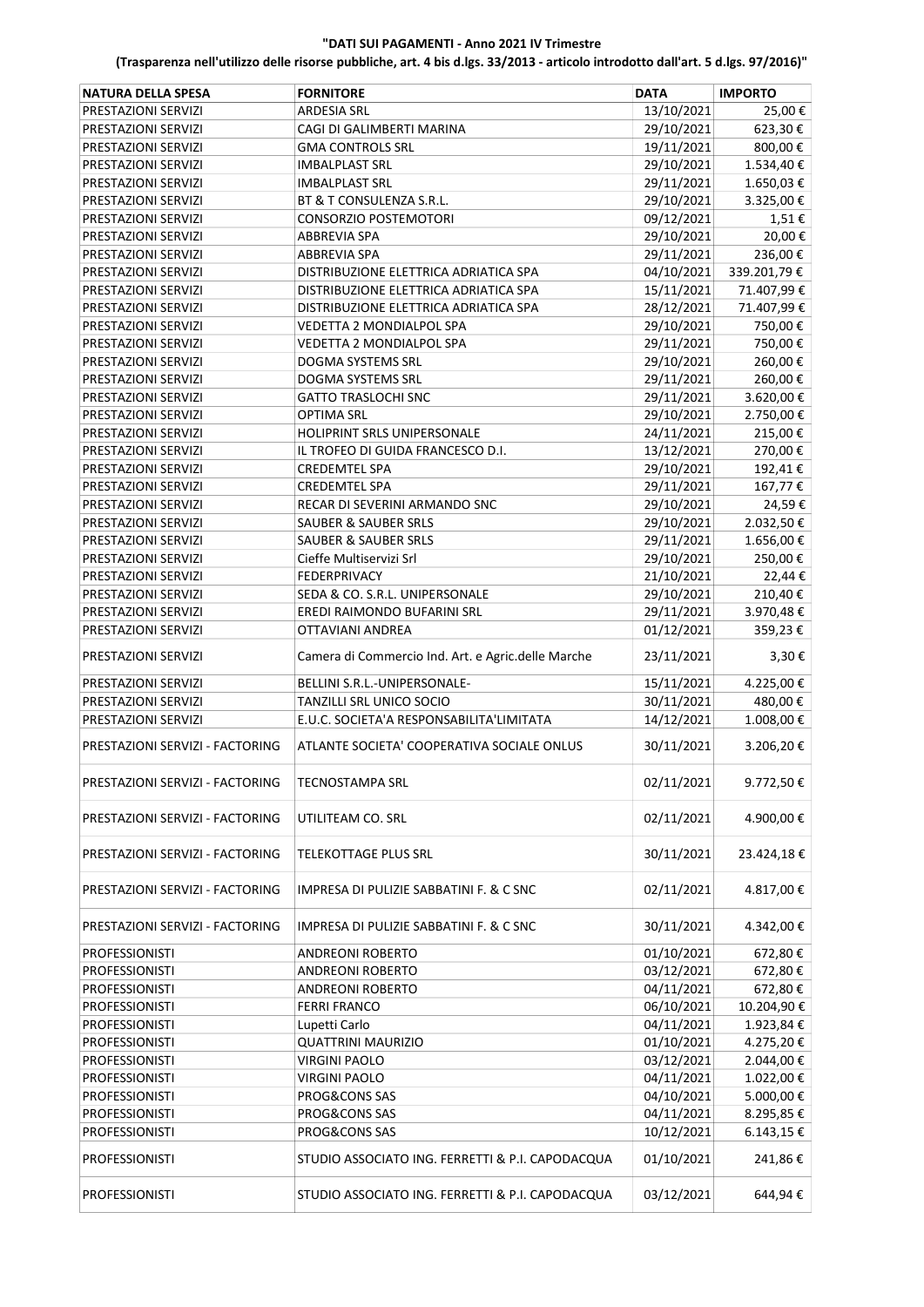| <b>NATURA DELLA SPESA</b> | <b>FORNITORE</b>                                 | DATA       | <b>IMPORTO</b> |
|---------------------------|--------------------------------------------------|------------|----------------|
| <b>PROFESSIONISTI</b>     | STUDIO ASSOCIATO ING. FERRETTI & P.I. CAPODACQUA | 04/11/2021 | 967,41€        |
| <b>PROFESSIONISTI</b>     | <b>GIORGI PAOLO</b>                              | 01/10/2021 | 128,00€        |
| <b>PROFESSIONISTI</b>     | ORPIANESI CARLO                                  | 01/10/2021 | 1.534,69€      |
| PROFESSIONISTI            | <b>ORPIANESI CARLO</b>                           | 03/12/2021 | 3.124,70€      |
| PROFESSIONISTI            | <b>ORPIANESI CARLO</b>                           | 04/11/2021 | 1.067,52€      |
| <b>PROFESSIONISTI</b>     | PERUZZI ANDREA                                   | 04/11/2021 | 1.603,20€      |
| PROFESSIONISTI            | PERUZZI SERGIO                                   | 01/10/2021 | 1.022,79€      |
| PROFESSIONISTI            | PERUZZI SERGIO                                   | 03/12/2021 | 2.055,21€      |
| PROFESSIONISTI            | SANTINELLI CIRO                                  | 29/10/2021 | 1.125,00€      |
| <b>PROFESSIONISTI</b>     | <b>CARDONI DIEGO</b>                             | 04/11/2021 | 780,00€        |
| <b>PROFESSIONISTI</b>     | <b>FERRETTI PAOLO</b>                            | 01/10/2021 | 3.135,15€      |
| <b>PROFESSIONISTI</b>     | <b>FERRETTI PAOLO</b>                            | 03/12/2021 | 3.135,15€      |
| PROFESSIONISTI            | STUDIO LEGALE 4LEX                               | 01/10/2021 | 6.145,60 €     |
| <b>PROFESSIONISTI</b>     | <b>GATTO MASSIMILIANO</b>                        | 01/10/2021 | 795,60€        |
| <b>PROFESSIONISTI</b>     | <b>GATTO MASSIMILIANO</b>                        | 03/12/2021 | 795,60€        |
| PROFESSIONISTI            | <b>GATTO MASSIMILIANO</b>                        | 04/11/2021 | 795,60€        |
| PROFESSIONISTI            | <b>ATTILI LUCA</b>                               | 04/11/2021 | 4.368,00€      |
| <b>PROFESSIONISTI</b>     | MORGANTI GIANLUCA                                | 04/11/2021 | 834,00€        |
| SERVIZI ALLA CLIENTELA    | POSTE ITALIANE SPA                               | 03/11/2021 | 5.839,34€      |
| SERVIZI ALLA CLIENTELA    | POSTE ITALIANE SPA                               | 06/12/2021 | 13.366,27€     |
| SERVIZI ALLA CLIENTELA    | POSTE ITALIANE SPA                               | 11/10/2021 | 22.678,64€     |
| SERVIZI ALLA CLIENTELA    | POSTE ITALIANE SPA                               | 18/10/2021 | 6.290,37€      |
| SERVIZI ALLA CLIENTELA    | ANDREANI TRIBUTI SRL                             | 19/11/2021 | 832,22€        |
| SERVIZI ALLA CLIENTELA    | ANDREANI TRIBUTI SRL                             | 29/11/2021 | 469,67€        |
| SERVIZI ALLA CLIENTELA -  |                                                  |            |                |
| <b>FACTORING</b>          | <b>ANDREANI TRIBUTI SRL</b>                      | 02/11/2021 | 19.761,89€     |
| SERVIZI ALLA CLIENTELA -  |                                                  |            |                |
| <b>FACTORING</b>          | ANDREANI TRIBUTI SRL                             | 30/11/2021 | 9.000,00€      |
| SERVIZI PER IL PERSONALE  | BIOS SAS DI ALESSANDRINI FRANCESCA & C.          | 29/10/2021 | 943,41€        |
| SERVIZI PER IL PERSONALE  | BIOS SAS DI ALESSANDRINI FRANCESCA & C.          | 29/11/2021 | 731,62€        |
| SERVIZI PER IL PERSONALE  | SODEXO BENEFITS E REWARDS SERVICES ITALIA SRL    | 14/12/2021 | 9.253,90€      |
| SERVIZI PER IL PERSONALE  | SODEXO BENEFITS E REWARDS SERVICES ITALIA SRL    | 29/10/2021 | 6.589,80€      |
| SERVIZI PER IL PERSONALE  | SODEXO BENEFITS E REWARDS SERVICES ITALIA SRL    | 29/11/2021 | 151,20€        |
| SERVIZI PER IL PERSONALE  | <b>BIOS CENTER SRL</b>                           | 29/10/2021 | 1.861,00€      |
| SERVIZI PER IL PERSONALE  | DOCEO GROUP SRL                                  | 29/10/2021 | 1.400,00 €     |
| SERVIZI PER IL PERSONALE  | <b>DOCEO GROUP SRL</b>                           | 30/11/2021 | 1.160,00€      |
| SERVIZI PER IL PERSONALE  | FONTANAFREDDA C.E.M. SRL                         | 02/12/2021 | 962,91€        |
| SERVIZI PER IL PERSONALE  | STUDIO CENERELLI SRL                             | 12/10/2021 | 1.350,00 €     |
| SERVIZI PER IL PERSONALE  | Laboratorio Analisi Del Piano s.r.l.             | 26/10/2021 | 50,00€         |
| SERVIZI PER IL PERSONALE  | <b>WELFAREBIT SRL</b>                            | 11/11/2021 | 735,42€        |
| SERVIZI PER IL PERSONALE  | <b>WELFAREBIT SRL</b>                            | 21/12/2021 | 250,00€        |
| SOFTWARE                  | APRA SPA                                         | 29/10/2021 | 40,00€         |
| SOFTWARE                  | <b>APRA SPA</b>                                  | 29/11/2021 | 40,00€         |
| SOFTWARE                  | <b>TERRANOVA SRL</b>                             | 29/10/2021 | 1.729,11€      |
| SOFTWARE                  | TALEA CONSULTING SRL                             | 29/10/2021 | 1.200,00€      |
| SOFTWARE                  | TALEA CONSULTING SRL                             | 29/11/2021 | 75,00€         |
| SOFTWARE                  | <b>EVOTRE SRL</b>                                | 05/11/2021 | 3.298,75€      |
| <b>TELEFONICHE</b>        | TIM SPA                                          | 09/11/2021 | 395,40€        |
| <b>TELEFONICHE</b>        | <b>TIM SPA</b>                                   | 10/11/2021 | 5.084,33 €     |
| <b>TELEFONICHE</b>        | <b>TIM SPA</b>                                   | 14/12/2021 | 6.472,80€      |
| <b>TELEFONICHE</b>        | WIND TRE SPA                                     | 21/10/2021 | 2.328,74€      |
| <b>TELEFONICHE</b>        | WIND TRE SPA                                     | 21/12/2021 | 2.196,65€      |
| <b>TELEFONICHE</b>        | WIND TRE SPA                                     | 22/11/2021 | 2.324,13€      |
| <b>TELEFONICHE</b>        | NETOIP.COM SRL                                   | 27/12/2021 | 343,94€        |
| <b>TELEFONICHE</b>        | NETOIP.COM SRL                                   | 28/10/2021 | 343,94€        |
| <b>TELEFONICHE</b>        | <b>GO INTERNET SPA</b>                           | 15/11/2021 | 75,00€         |
| <b>TELEFONICHE</b>        | AGILE TELECOM SPA                                | 07/12/2021 | 29,99€         |
| <b>TELEFONICHE</b>        | VODAFONE ITALIA S.P.A.                           | 26/11/2021 | 3,90€          |